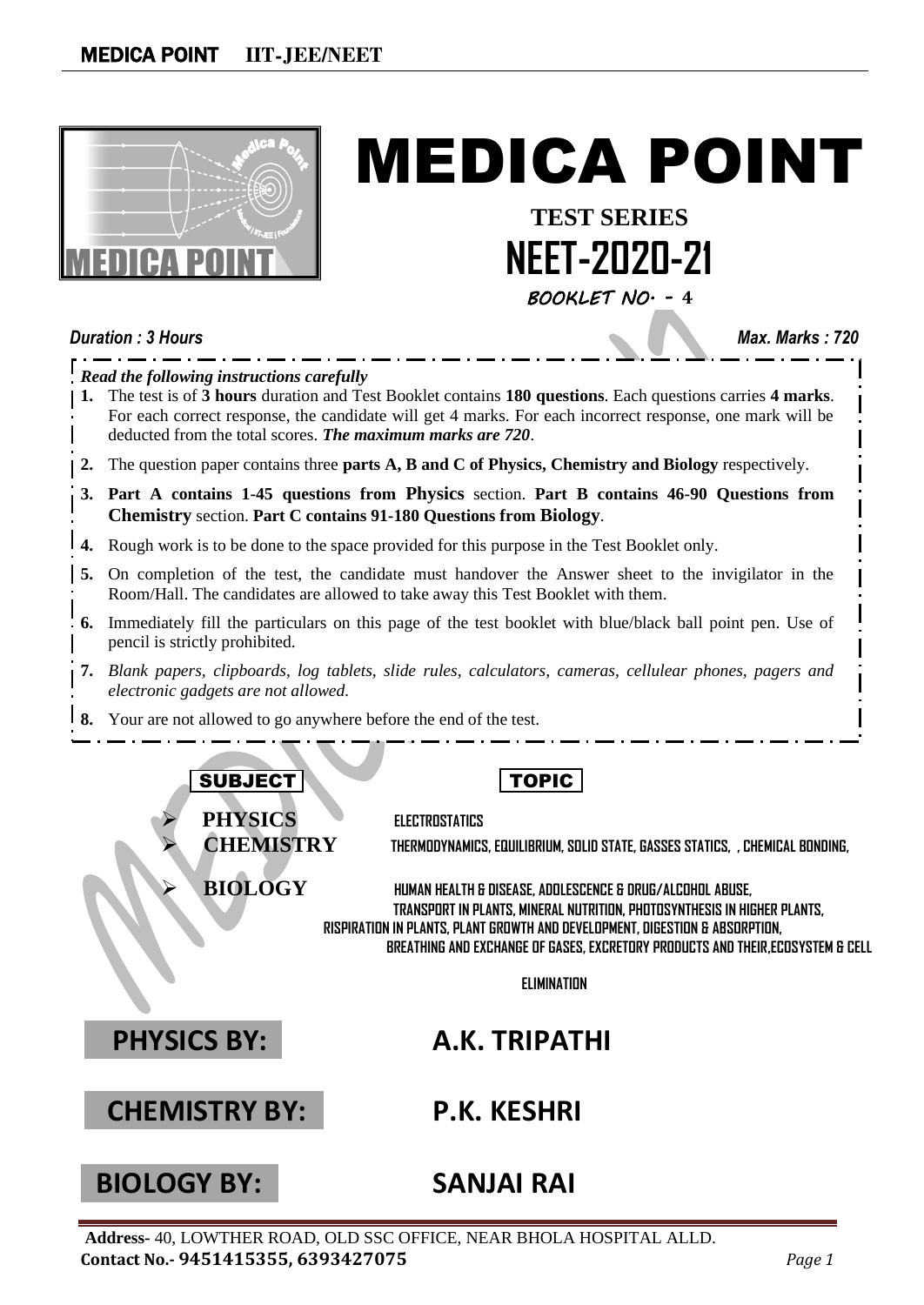#### **PART-A PHYSICS**

**1.** In a collinear collision, a particle with an initial speed  $v_0$  strikes a stationary particle of the same mass. If the final total kinetic energy is 50% greater than the original kinetic energy, the magnitude of the relative velocity between the two particles after collision, is

(a) 
$$
\frac{v_0}{4}
$$
   
\n(b)  $\sqrt{2}v_0$    
\n(c)  $\frac{v_0}{2}$    
\n(d)  $\frac{v_0}{\sqrt{2}}$ 

- **2.** A particle of mass m moving in the x-direction with speed  $2v$  is hit by another particle of mass 2*m* moving in the *y*-direction with speed *v*. If the collision is perfectly inelastic, the percentage loss in the energy during the collision is close to (a) 44% (b) 50%
	- (c) 56% (d) 62%
- **3.** When a rubber band is stretched by a distance *x*, it exerts a restoring force of magnitude  $F = ax + bx^2$ , where a and b are constants. The work done in stretching the unstretched rubber band by *L* is

(a) 
$$
aL^2 + bL^3
$$
  
\n(b)  $\frac{1}{2} (aL^2 + bL^3)$   
\n(c)  $\frac{aL^2}{2} + \frac{bL^3}{3}$   
\n(d)  $\frac{1}{2} \left( \frac{aL^2}{2} + \frac{bL^3}{3} \right)$ 

**4.** At time  $t = 0$ , particle starts moving along the *x*axis. If its kinetic energy increases uniformly with time *t*, the net force acting on it must be proportional to

(b) constant

(d)  $1/\sqrt{t}$ 

(a)  $\sqrt{t}$  $(c)$   $t$ 

5. A block of mass 0.50 kg is moving with a speed of 
$$
2.00 \, \text{ms}^{-1}
$$
 on a smooth surface. It strikes another mass of 1.00 kg and then they move

together as a single body. The energy loss during the collision is  
(a) 
$$
0.16
$$
 J  
(b)  $1.00$  J

$$
(a) 0.103(c) 0.67 J(d) 0.34 J
$$

**6.** The potential energy of a 1 kg particle free to move along the *x*-axis is given by

$$
V(x) = \left(\frac{x^4}{4} - \frac{x^2}{2}\right)J
$$

The total mechanical energy of the particle is 2J. Then, the maximum speed (in  $ms<sup>-1</sup>$ ) is

(a) 
$$
\frac{3}{\sqrt{2}}
$$
 (b)  $\sqrt{2}$   
(c)  $\frac{1}{\sqrt{2}}$  (d) 2

**7.** A bomb of mass 16 kg at rest explodes into two pieces of masses 4 kg and 12 kg. The velocity of

the  $12 \text{ kg}$  mass is  $4 \text{ ms}^{-1}$ . The kinetic energy of the other mass is

| (a) $144 \text{ J}$ | (b) $288J$ |
|---------------------|------------|
| (c) $192 J$         | $(d)$ 96 J |

**8.** A mass *m* moves with a velocity *v* and collides inelastically with another identical mass. After

> collision, the  $1<sup>st</sup>$  mass moves with velocity 3  $\frac{v}{\sqrt{u}}$  in

a direction perpendicular to the initial direction of motion. Find the speed of the second mass after collision.

(a) v  
\n(b) 
$$
\sqrt{3}v
$$
  
\n(c)  $\frac{2}{\sqrt{3}}v$   
\n(d)  $\frac{v}{\sqrt{3}}$ 

**9.** A body of mass *m* is accelerated uniformly from rest to a speed  $\nu$  in a time *T*. The instantaneous power delivered to the body as a function of time, is given by

(a) 
$$
\frac{mv^2}{T^2}t
$$
  
\n(b)  $\frac{mv^2}{T^2}t^2$   
\n(c)  $\frac{1}{2}\frac{mv^2}{T^2}t$   
\n(d)  $\frac{1}{2}\frac{mv^2}{T^2}t^2$ 

**10.** The block of mass M moving on the frictionless horizontal surface collides with the spring of spring constant *k* and compresses it by length *L*. The maximum momentum of the block after collision is

B.

(a) 
$$
\sqrt{Mk}L
$$
  
\n(b)  $\frac{kL^2}{2M}$   
\n(c) zero  
\n(d)  $\frac{ML^2}{k}$ 

**11.** A uniform chain of length 2 m is kept on a table such that a length of 60 cm hangs freely from the edge of the table. The total mass of the chain is 4 kg. What is the work done in pulling the entire chain on the table?

(a) 7.2 J (b) 3.6 J (c) 120 J (d) 1200 J

- **12.** A body is moved along a straight line by a machine delivering a constant power. The distance moved by the body in time *t* is proportional to  $(a) t^{3/4}$  $3/4$  (b)  $t^{3/2}$ 
	- (c)  $t^{1/4}$  $1/4$  (d)  $t^{1/2}$
- **13.** A spring of force constant 800 N/m has an extension of 5 cm. The work done in extending it from 5 cm to 15 cm is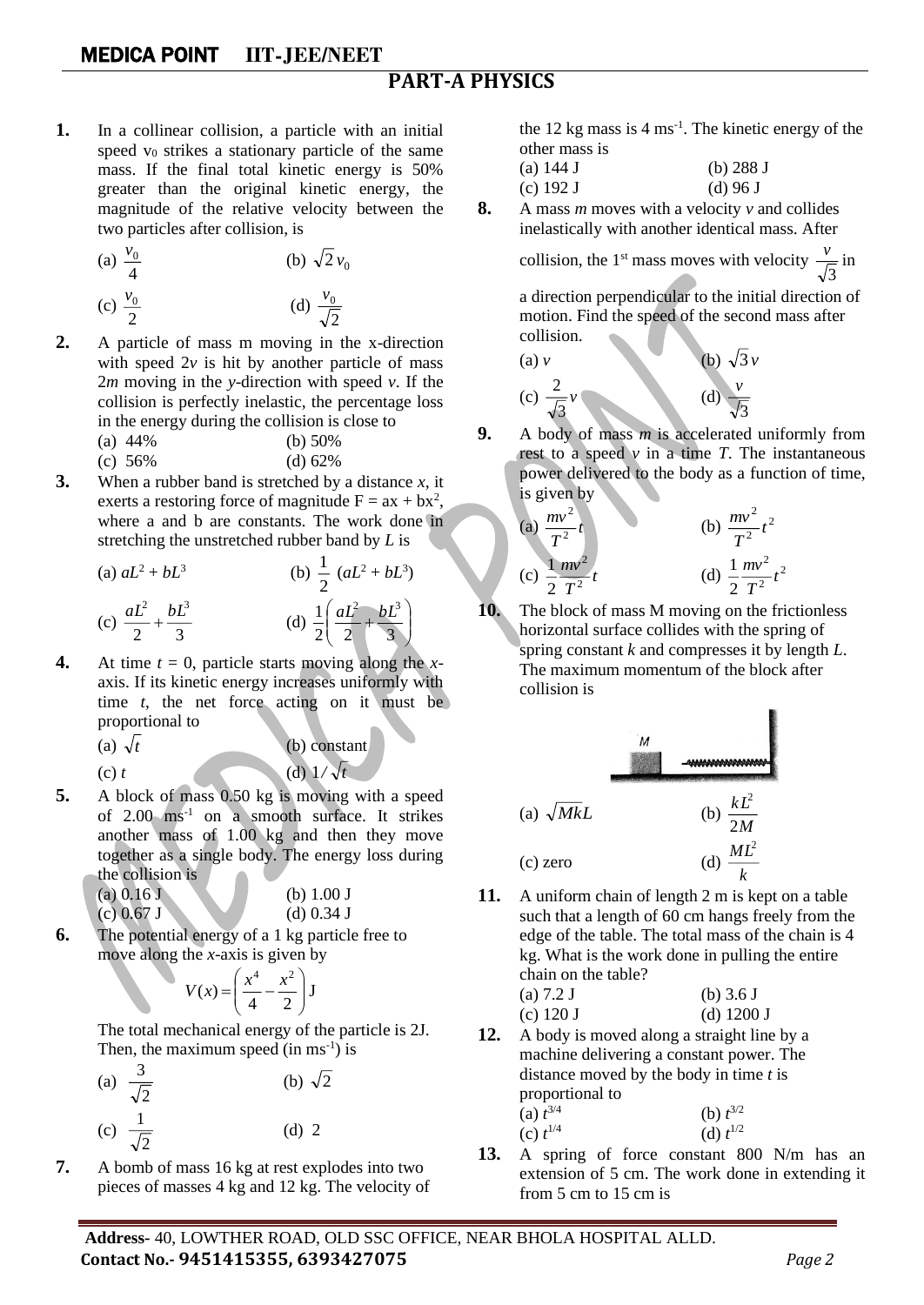(a)  $16 J$  (b)  $8 J$ 

- (c)  $32 \text{ J}$  (d)  $24 \text{ J}$
- **14.** From a uniform circular disc of radius R and mass 9 *M*, a small disc of

radius  $\frac{\pi}{3}$  $\frac{R}{2}$  is removed as

shown in the figure. The moment of inertia of the remaining disc about an axis perpendicular to the plane of the disc and passing through centre of disc is



- $(a)$  4 MR<sup>2</sup> (b)  $\frac{40}{9}$  $\frac{40}{9}$  MR<sup>2</sup> (c)  $10 \text{ MR}^2$ (d)  $\frac{37}{9}$  $\frac{37}{9}$  MR<sup>2</sup>
- **15.** The moment of inertia of a uniform cylinder of length *l* and radius *R* about its perpendicular bisector is *I*. What is the ratio *l* / R such that the moment of inertia is minimum?

(a) 
$$
\frac{\sqrt{3}}{2}
$$
 (b) 1  
(c)  $\frac{3}{\sqrt{2}}$  (d)  $\sqrt{\frac{3}{2}}$ 

**16.** A slender uniform rod of mass *M* and length *l* is pivoted at one end so that it can rotate in a vertical

plane (see the figure). There is negligible friction at the pivot. The free end is held vertically above the pivot and then released. The angular acceleration of the rod when it makes an angle  $\theta$  with the vertical, is





**17.** A roller is made by joining together two corners at their vertices *O*. It is kept on two rails AB and CD which are placed a symmetrically (see the figure), with its axis perpendicular to CD and its centre O

at the centre of line joining AB and CD (see the figure), It is given a light path, so that it starts rolling with its centre *O* moving parallel to CD in the direction shown. As it moves, the roller will tent to





- (c) go straight
- (d) turn left and right alternately



**18.** Distance of the centre of mass of a solid uniform cone from its vertex is z<sub>0</sub>. If the radius of its base is  $R$  and its height is h, then  $z_0$  is equal to

(a) 
$$
\frac{h^2}{4R}
$$
 (b)  $\frac{3h}{4}$   
(c)  $\frac{5h}{8}$  (d)  $\frac{3h^2}{8R}$ 

**19.** From a solid sphere of mass M and radius R, a cube of maximum possible volume is cut. Moment of inertia of cube about an axis passing through its centre and perpendicular to one of its faces is

(a) 
$$
\frac{MR^2}{32\sqrt{2}\pi}
$$
  
\n(b)  $\frac{MR^2}{16\sqrt{2}\pi}$   
\n(c)  $\frac{4MR^2}{9\sqrt{3}\pi}$   
\n(d)  $\frac{4MR^2}{3\sqrt{3}\pi}$ 

**20.** A thin uniform rod of length *l* and mass *m* is swinging freely about a horizontal axis passing through its end. Its maximum angular speed is  $\omega$ . Its centre of mass rises to a maximum height of

(a) 
$$
\frac{1}{3} \frac{l^2 \omega^2}{g}
$$
 (b)  $\frac{1}{6} \frac{l \omega}{g}$   
(c)  $\frac{1}{2} \frac{l^2 \omega^2}{g}$  (d)  $\frac{1}{6} \frac{l^2 \omega^2}{g}$ 

**21.** A thin rod of length L is lying along the *x*-axis with its ends at  $x = 0$  and  $x = L$ . Its linear density

> (mass/length) varies with x as  $k\left(\frac{x}{x}\right)^n$ *L*  $\left| k \right| \stackrel{x}{-}$ J  $\left(\frac{x}{x}\right)$ l  $\left(\frac{x}{x}\right)^n$ , where n

can be zero or any positive number. If the position xCM of the centre of mass of the rod is plotted against *n*, which of the following graphs best approximates the dependence of  $x_{CM}$  on *n* ?



**22.** Consider a uniform square plate of side *a* and mass *m*. The moment of inertia of this plate about an axis perpendicular to its plane and passing through one of its corners is

(a) 
$$
\frac{5}{6}ma^2
$$
 (b)  $\frac{1}{12}ma^2$   
(c)  $\frac{7}{12}ma^2$  (d)  $\frac{2}{3}ma^2$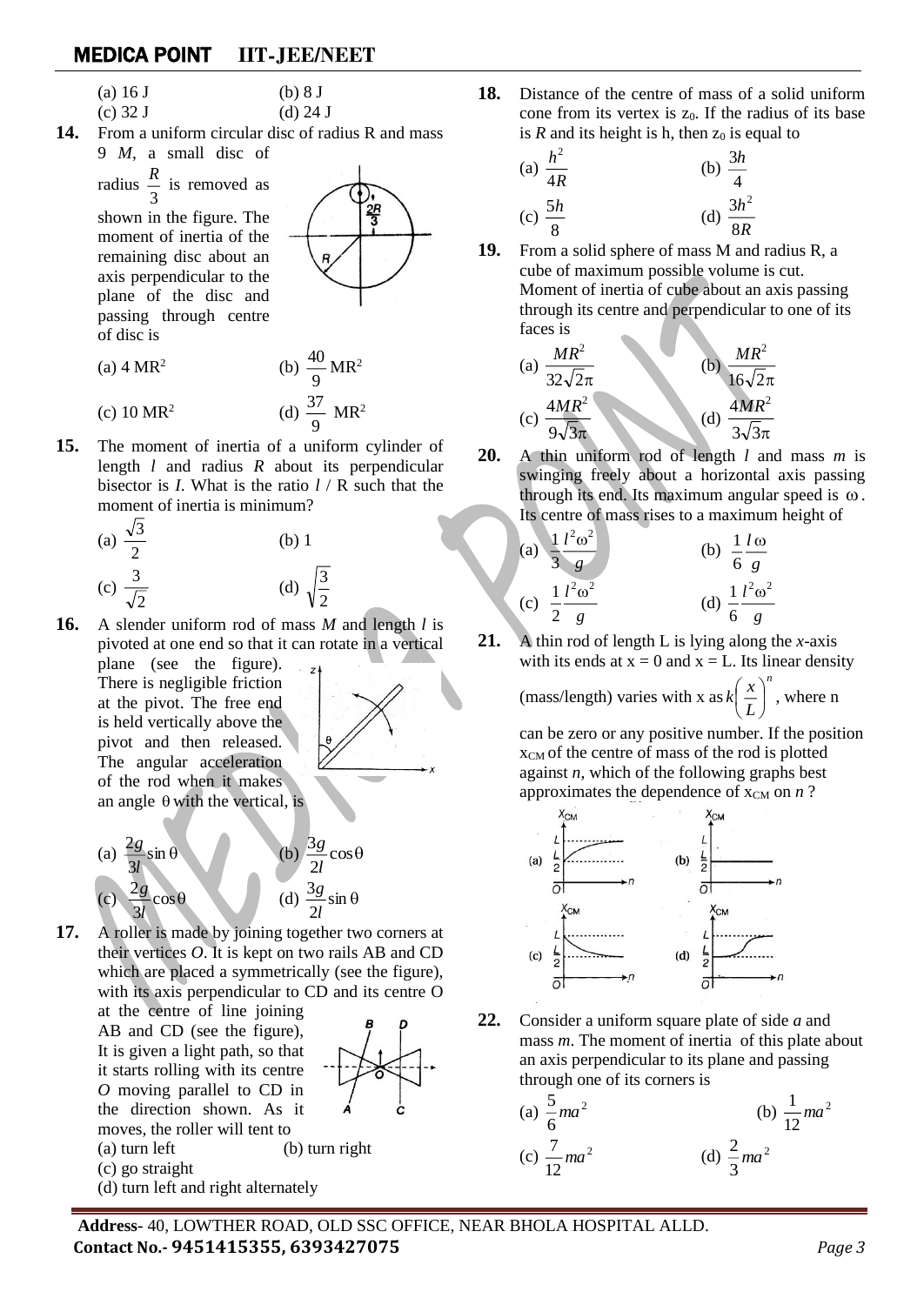**23.** A circular disc of radius R is removed from a bigger circular disc of radius 2 R, such that the circumference of the discs coincide. The centre of

> mass of the new disc is  $\frac{\alpha}{R}$  $\frac{\alpha}{\alpha}$  from the centre of the

bigger disc. The value of  $\alpha$  is 1

(a) 
$$
\frac{1}{3}
$$
  
\n(b)  $\frac{1}{2}$   
\n(c)  $\frac{1}{6}$   
\n(d)  $\frac{1}{4}$ 

**24.** Consider a two particle system with particles having masses  $m_1$  and  $m_2$ . If the first particle is pushed towards the centre of mass through a distance d, by what distance should the second particle be moved, so as to keep the centre of mass at the same position?

(a) 
$$
\frac{m_2}{m_1}d
$$
   
\n(b)  $\frac{m_1}{m_1 + m_2}d$   
\n(c)  $\frac{m_1}{m_1}d$    
\n(d) d

**25.** Four point masses, each of value *m*, are placed at the corners of a square ABCD of side *l*. The moment of inertia of this system about an axis passing through A and parallel to BD is

> $(a)$  2  $ml^2$ (b)  $\sqrt{3}ml^2$ (c) 3 *ml*<sup>2</sup> (d) *ml*<sup>2</sup>

*m* 2

**26.** The moment of inertia of uniform semi-circular disc of mass M and radius r about a line perpendicular to the plane of the disc through the centre is

2

2

(a) 
$$
\frac{1}{4}Mr^2
$$
   
\n(b)  $\frac{2}{5}Mr$   
\n(c)  $Mr^2$    
\n(d)  $\frac{1}{2}Mr$ 

**27.** A circular disc X of radius R is made from an iron plate of thickness *t* and another disc Y of radius 4R is made from an iron plate of thickness *t* / 4. Then, the relation between the moment of inertia  $I_X$  and  $I_Y$  is

(a) 
$$
I_Y = 32 I_X
$$
  
(b)  $I_Y = 16 I_X$   
(c)  $I_Y = I_X$   
(d)  $I_Y = 64 I_X$ 

**28.** A particle performing uniform circular motion has angular momentum L. If its angular frequency is doubled and its kinetic energy halved, then the new angular momentum is

> (a)  $\frac{L}{4}$ *L* (b) 2 *L* (c)  $4 L$  (d)  $L/2$

**29.** Let *F* be the force acting on a particle having position vector  $r$  and  $\tau$  be the torque of this force about the origin. Then, (a)  $r \cdot \tau = 0$  *and*  $F \cdot \tau \neq 0$ 

(b)  $r \cdot \tau \neq 0$  and  $F \cdot \tau = 0$ 

- (c)  $r \cdot \tau \neq 0$  and  $F \cdot \tau \neq 0$
- (d)  $r \cdot \tau = 0$  *and*  $F \cdot \tau = 0$
- **30.** Initial angular velocity of a circular disc of mass *M* is  $\omega_1$ . Then, two small spheres of mass *m* are attached gently to two diametrically opposite points on the edge of the disc. What is the final angular velocity of the disc?

(a) 
$$
\left(\frac{M+m}{M}\right)\omega_1
$$
 (b)  $\left(\frac{M+m}{m}\right)\omega_1$   
(c)  $\left(\frac{M}{M+4m}\right)\omega_1$  (d)  $\left(\frac{M}{M+2m}\right)\omega_1$ 

**31.** A capacitance of 2  $\mu$ F is required in an electrical circuit across a potential difference of 1 kV. A large number of  $1 \mu$ F capacitors are available which can withstand a potential difference of not more than 300 V. The minimum number of capacitors required to achieve this is

(a) 16 (b) 24 (c) 32 (d) 2

**32.** The region between two concentric spheres of radii *a* and *b*, respectively (see the figure), has

volume charge density 
$$
\rho = \frac{P}{r}
$$

A  $p = \frac{A}{n}$ , where A is a

constant and *r* is the distance from the centre. At the centre of the spheres is a point charge *Q*. The value of A such that the electric field in the region between the spheres will be constant is



(a) 
$$
\frac{Q}{2\pi a^2}
$$
 (b)  $\frac{Q}{2\pi (b^2 - a^2)}$   
(c)  $\frac{2Q}{\pi (a^2 - b^2)}$  (d)  $\frac{2Q}{\pi a^2}$ 

33. A combination of capacitors is set-up as shown in the figure. The magnitude of the electric field, due to a point charge 
$$
Q
$$
 (having a charge equal to the sum of the charges on the 4  $\mu$  and 9  $\mu$  capacitors), at a point

 $\overline{c}$ 



distance 30 *m* from it, would equal to (a) 240 N/C (b) 360 N/C (c) 420 N/C (d) 480 N/C

**34.** Assume that an electric field  $\mathbf{E} = 30x^2$  **i** exists in space. Then, the potential difference  $V_A - V_O$ , where  $V_0$  is the potential at the origin and  $V_A$  is the potential at  $x = 2$  m, is

(a) 120 J (b) –120 J (c) –80 J (d) 80 J

**35.** Two charges each equal to *q*, are kept at  $x = -a$ and  $x = a$  on the x-axis. A particle of mass *m* and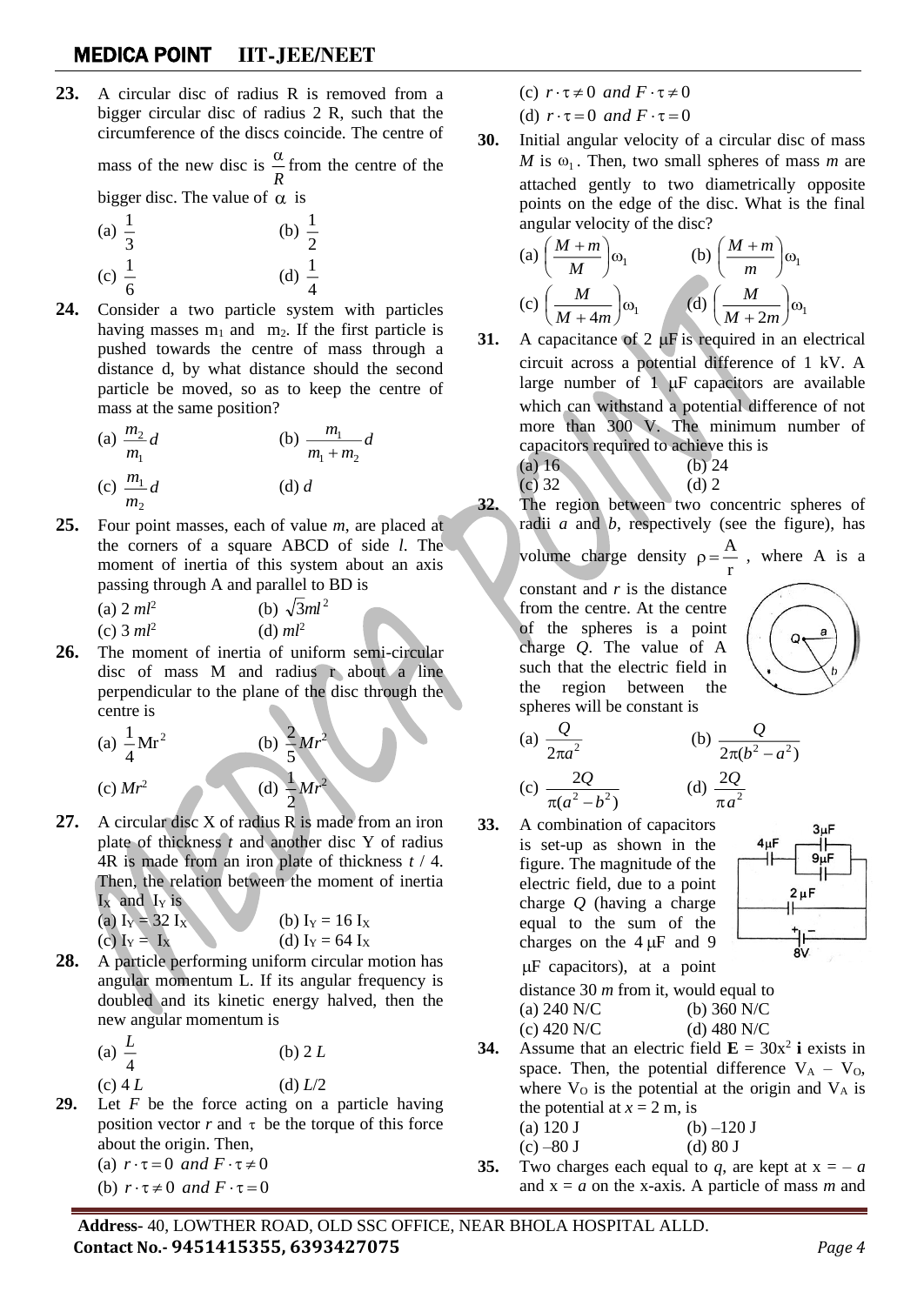charge  $q_0 = q/2$  is placed at the origin. If charge  $q_0$ is given, a small displacement  $(y \ll a)$  along the y-axis, the net force acting on the particle is proportional to

(a) y (b) – y (c)  $1 / y$  (d) –1 / y **36.** Combination of two identical capacitors, a resistor R and a DC voltage source of voltage 6 V is used in an experiment on C-R circuit. It is found that for a parallel combination of the capacitor, the time in which the voltage of the fully charged combination reduces to half its original voltage is 10 s. For series combination, the time needed for reducing the voltage of the fully charged series combination by half is

| $(a)$ 20 s | (b) $10 s$  |
|------------|-------------|
| $(c)$ 5 s  | (d) $2.5 s$ |

**37.** Let  $\frac{1}{R^4}$ r  $\rho(r) = \frac{Q}{\pi R^4} r$  be the charge density

distribution for a solid sphere of radius R and total charge *Q*. For a point P inside the sphere at distance  $r_1$  from the centre of the sphere, the magnitude of electric field is

Q

4

 $(a)$  zero

$$
\frac{Qr_1^2}{4\pi\varepsilon_0R^4}
$$
\n
$$
(c) \frac{Qr_1^2}{4\pi\varepsilon_0R^4}
$$
\n
$$
(d) \frac{Qr_1^2}{3\pi\varepsilon_0R}
$$

**38.** A parallel plate capacitor with air between the plates has a capacitance of 9 pF. The separation between its plates is *d*. The space between the plate is now filled with two dielectrics. One of the dielectrics has dielectric constant  $K_1 = 3$  and thickness d/3 while the other one has dielectric constant  $K_2 = 6$  and thickness 2d/3. Capacitance of the capacitor is now

(a)  $1.8 \text{ pF}$  (b)  $45 \text{ pF}$ 

(c) 
$$
40.5 \text{ pF}
$$
 (d)  $20.25 \text{ pF}$ 

**39.** A thin spherical shell of radius R has charge Q spread uniformly over its surface. Which of the following graphs most closely represents the electric field E(r) produced by the shell in the range  $0 \le r < x$ , where *r* is the distance from the centre of the shell?



**40.** A parallel plate condenser with a dielectric of dielectric constant K between the plates has a capacity C and is charged to a potential V volts. The dielectric slab is slowly removed from between the plates and then reinserted. The net work done by the system in this process is

(a) 
$$
\frac{1}{2}
$$
 (K-1) CV<sup>2</sup> (b) CV<sup>2</sup>(K-1)/K

(d) zero

(d)

1

- **41.** A battery is used to charge a parallel plate capacitor till the potential difference between the plates becomes equal to the electromotive force of the battery. The ratio of the energy stored in the capacitor and the work done by the battery will be (a) 1 (b) 2
	- (c)  $\frac{1}{4}$

1

2 **42.** An electric dipole is placed at an angle of 30° to a non-uniform electric field. The dipole will experience

> (a) a translational force only in the direction of the field

(b) a translational force only in a direction normal to the direction of the field

- (c) a torque as well as a translational force
- (d) a torque only

(c)  $(K - 1) CV<sup>2</sup>$ 

**43.** A charged ball B hangs from a silk thread S, which makes an angle  $\theta$  with a large charged conducting sheet *P*, as shown in the figure. The surface charge density  $\sigma$  of the sheet is proportional to (a) cos  $\theta$ (b) cot  $\theta$ 

(c) sin  $\theta$ (d) tan  $\theta$ **44.** The work done in placing a charge of  $8 \times 10^{-18}$  C on a condenser of capacity  $100 \mu$ F is

- (a)  $16 \times 10^{-32}$  J<br>(c)  $4 \times 10^{-10}$  J<br>(d)  $32 \times 10^{-32}$  J (d)  $32 \times 10^{-32}$  J
- **45.** Three charges  $q_1$ , +  $q_2$  and  $q_3$  are placed as shown in the figure. The x-component of the force on –  $q_1$  is proportional to

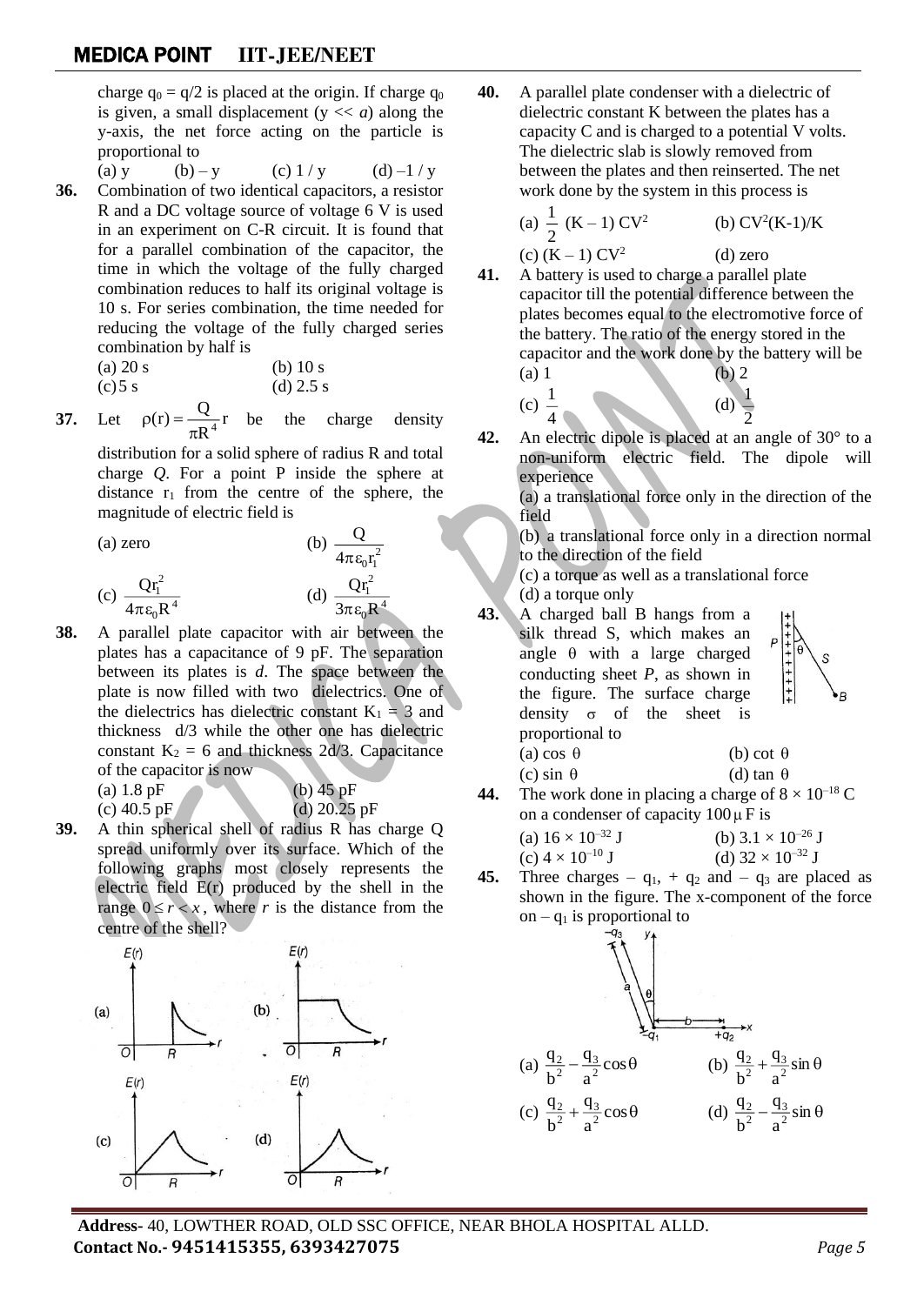#### MEDICA POINT **IIT-JEE/NEET PART-B CHEMISTRY**

**46.** Change in internal energy when 4 kJ of work is done on the system and 1 kJ of heat is given out of the system is

| $(a) + 1 kJ$ | $(b) - 5 kJ$ |
|--------------|--------------|
| $(c) + 5 kJ$ | $(d) + 3 kJ$ |
| $(e) - 3 kJ$ |              |

**47.** Standard entropies of  $X_2$ ,  $Y_2$  and  $XY_3$  are 60, 40 and 50 J  $K^{-1}$ , respectively. For the reaction

$$
\frac{1}{2}X_2 + \frac{3}{2}Y_2 \rightarrow XY_3; \Delta H = -30kJ
$$

to be at equilibrium, the temperature will be (a) 750 K (b) 1000 K

(c)  $1250 \text{ K}$  (d)  $500 \text{ K}$ **48.** Consider the following reaction :

(i)  $H^+$  (aq.) + OH<sup>-</sup> (aq.) = H<sub>2</sub>O(1);

$$
\Delta H = -x_1 kJ \text{ mol}^{-1}
$$

(ii) 
$$
H_2(g) + \frac{1}{2} O_2(g) = H_2O(1);
$$

$$
\Delta H = -x_2 \text{ kJ mol}^{-1}
$$
  
(iii)  $CO_2(g) + H_2(g) = CO(g) + H_2O(l) - x_3 \text{ Kj}$   
mol<sup>-1</sup>

(iv) 
$$
C_2H_2(g) + \frac{5}{2} O_2(g) = 2CO_2(g) + H_2O(l) + x_4
$$

 $kJ$  mol<sup>-1</sup>

Enthalpy of formation of  $H_2O(1)$  is

(a) + x<sup>1</sup> kJ mol–1 (b) – x<sup>2</sup> kJ mol–1 (c) + x<sup>3</sup> kJ mol–1 (d) – x<sup>4</sup> kJ mol–1

**49.** The enthalpy change  $(\Delta H)$  for the reaction  $N_2(g) + 3H_2(g) \rightarrow 2NH_3(g)$ Is –92.38 kJ at 298 K. The internal energy change

 $\Delta$  U at 298 K is

(a)  $-92.38 \text{ kJ}$  (b)  $-87.42 \text{ kJ}$ (c)  $-97.34 \text{ kJ}$  (d)  $-89.9 \text{ kJ}$ 

**50.** Five moles of a gas are put through a series of changes at shown below graphically in a cyclic process. The processes

 $A \rightarrow B$ ,  $B \rightarrow C$ , and  $C \rightarrow A$  respectively, are



- (c) isothermal, isobaric, isochoric
- (d) isochoric, isothermal, isobaric
- (e) isobaric, isothermal, isochoric

51. For the reaction 
$$
\frac{1}{2}
$$

 $N_2$ + 3H<sub>2</sub>  $\rightleftharpoons$  2NH<sub>3</sub>;  $\Delta H = ?$ (a)  $\Delta U + 2RT$  (b)  $\Delta U - 2RT$   $(c) \Delta U + RT$  (d)  $\Delta U - RT$ 

**52.** 1 mol of H<sub>2</sub>SO<sub>4</sub> is mixed with 2 mol of NaOH. The heat evolved will be

(a) 57.3 kJ  
(b) 
$$
2 \times 57.3
$$
 kJ  
(c) 57.3/2 kJ  
(d) cannot be predicted

53. The work done during the expansion of a gas from a volume of 4 dm<sup>3</sup> to 6 dm<sup>3</sup> against a constant external pressure of 3 atm is 
$$
(1 \text{ L atm} = 101.32 \text{ J})
$$

(a) –6 J (b) –608 J (c) +304 J (d) –304 J

**54.** Heats of combustion,  $\Delta H$ , for C(s), H<sub>2</sub>(g), and CH<sub>4</sub>(g) are  $-94$ ,  $-68$  and  $-213$  kcal mol<sup>-1</sup>, respectively. Then  $\Delta$  H for  $C(s) + 2H_2(g) \rightarrow$  $CH<sub>4</sub>(g)$  is (a)  $-17$  kcal (b)  $-111$  kcal (c) –170 kcal (d) –85 kcal 55.  $C + O_2 \rightarrow CO_2$ ;  $\Delta H = -X$ 

$$
CO + \frac{1}{2}O_2 \rightarrow CO_2; \qquad \Delta H = -Y
$$

Then 
$$
\Delta_f H
$$
 for CO will be  
\n(a)  $2X + Y$   
\n(b)  $X - Y$   
\n(c)  $Y - 2X$   
\n(d)  $Y - X$ 

**56.** The dissociation constant of a substituted benzoic acid at  $25^{\circ}$ C is  $1.0 \times 10^{-4}$ . The pH of a 0.01 M solution of its sodium salt is

(a) 10 (b) 8 (c) 9 (d) 7

- **57.** 0.1 mol of CH<sub>3</sub>NH<sub>2</sub> ( $K_b = 5 \times 10^{-4}$ ) is mixed with 0.085 mol of HCl and diluted to one liter. What will be the H<sup>+</sup> concentration in the solution? (a)  $8 \times 10^{-11}$  M (b)  $8 \times 10^{-2}$  M (c)  $1.6 \times 10^{-11}$  M (d)  $8 \times 10^{-5}$  M
- **58.** The number of H<sup>+</sup> ions present in 250 ml of lemon juice of  $pH = 3$  is (a)  $1.506 \times 10^{22}$  (b)  $1.506 \times 10^{23}$ (c)  $1.506 \times 10^{20}$ (d)  $3.012 \times 10^{21}$ 
	- (e)  $2.008 \times 10^{23}$
- **59.** 2 mol of  $N_2$  is mixed with 6 mol of  $H_2$  in a closed vessel of 1 L capacity. If 50% of  $N_2$  is converted into  $NH_3$  at equilibrium, the value of  $K_C$  for the reaction

$$
N_2(g) + 3H_2(g) \rightleftharpoons 2NH_3(g) \text{ is}
$$
\n(a) 4/27 (b) 27/4  
\n(c) 1/27 (d) 27  
\n(e) 9

**60.** The concentration of water molecules in pure water at 298 K is

| (a) $10^{-7}$ M | (b) $55.5 M$ |
|-----------------|--------------|
| (c) $5.55 M$    | (d) $7.26 M$ |

**61.** A given metal crystallizes out with a cubic structure having edge length of 361 pm. If there are four metal atoms in one unit cell, what is the radius of metal atom?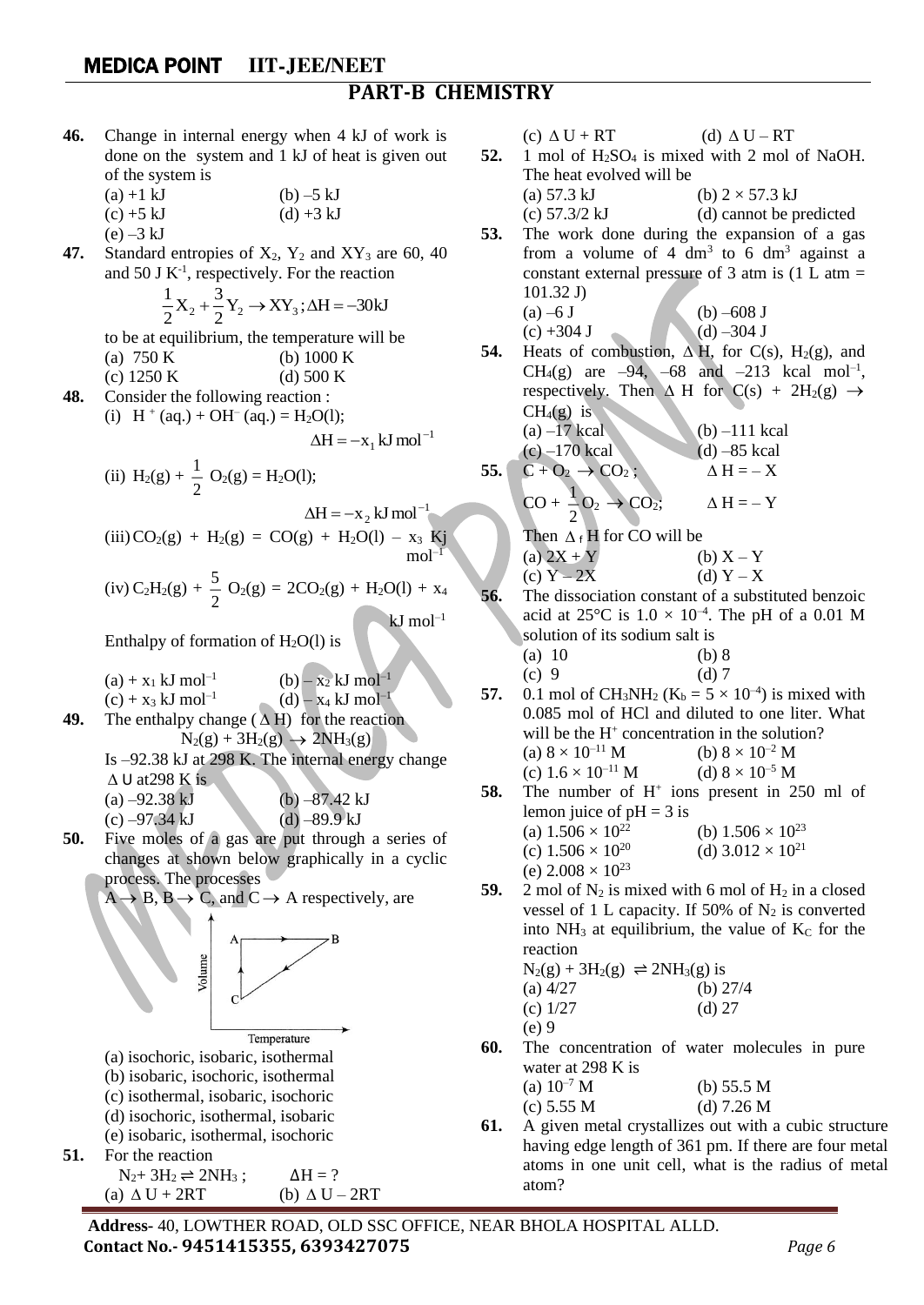- (a) 108 pm (b) 40 pm
- (c) 127 pm (d) 80 pm
- **62.** If a is the length of the side of a cube, the distance between the body centered atom and one corner atom in the cube will be:

(a) 
$$
\frac{2}{\sqrt{3}}a
$$
   
\n(b)  $\frac{4}{\sqrt{3}}a$    
\n(c)  $\frac{\sqrt{3}}{4}a$    
\n(d)  $\frac{\sqrt{3}}{2}a$ 

- **63.** Structure of a mixed oxide is cubic close packed (ccp). The cubic unit cell of mixed oxide is composed of oxide ions. One fourth of the tetrahedral voids are occupied by divalent metal *A* and the octahedral voids are occupied by a monovalent metal *B*. The formula of the oxide is : (a)  $AB_2O_2$  (b)  $ABO_2$ (c)  $A_2BO_2$  (d)  $A_2B_3O_4$
- **64.** The fraction of total volume occupied by the atoms present in a simple cubic is

(a) 
$$
\frac{\pi}{4\sqrt{2}}
$$
 (b)  $\frac{\pi}{4}$   
(c)  $\frac{\pi}{6}$  (d)  $\frac{\pi}{3\sqrt{2}}$ 

**65.** CsCl crystallizes in body centred cubic lattice. If '*a*' is its edge length then which of the following expressions is correct?

(a) 
$$
r_{CS^+} + r_{Cl^-} = \frac{\sqrt{3}}{2}a
$$
 (b)  $r_{CS^+} + r_{Cl^-} = \sqrt{3}a$   
(c)  $r_{CS^+} + r_{Cl^-} = 3a$  (d)  $r_{CS^+} + r_{Cl^-} = \frac{3a}{2}$ 

- **66.** What is the dominant intermolecular force or bond that must be overcome in converting liquid CH<sub>3</sub>OH to gas?
	- (a) Dipole-dipole interaction
	- (b) Covalent bond
- (c) London forces (d) Hydrogen bonding
- **67.** 4.4 g of  $CO<sub>2</sub>$  contains how many liters of  $CO<sub>2</sub>$  at STP?  $\triangle$

| $(a)$ 2.4 L | (b) $2.24 L$ |
|-------------|--------------|
| $(c)$ 44 L  | (d) $22.4 L$ |

- **68.** The kinetic energy of 4 mol of nitrogen gas at  $127^{\circ}$ C is cal (R = 2 cal mol<sup>-1</sup> K<sup>-1</sup>) (a)  $\overline{4400}$  (b) 3200
	- (c)  $4800$  (d)  $1524$
- **69.** The value of van der Waals constant *a* for the gases  $O_2$ ,  $N_2$ ,  $NH_3$  and  $CH_4$  are 1.360, 1.390, 4.170 and 2.253  $L^2$  atm mol<sup>-1</sup>, respectively. The gas which can most easily be liquefied is (a)  $CH_4$  (b)  $N_2$
- (c)  $NH_3$  (d)  $O_2$ **70.** What is the kinetic energy of 1 g of  $O_2$  at 47<sup>°</sup>C? (a)  $3.24 \times 10^2$  J J (b)  $2.24 \times 10^2$  J (c)  $1.24 \times 10^2$  J J (d)  $1.24 \times 10^3$  J
- **71.** Hydrogen diffuses six times faster than gas *A*. The molar mass of gas *A* is
	- (a) 36 (b) 72
	- (c) 24 (d) 6
- **72.** The ratio of the rate of diffusion of helium and methane under identical conditions of temperature and pressure will be (a) 2 (b) 1
	- (c) 4 (d)  $0.5$
- **73.** The correct order in which the O–O bond length increases in the following is (a)  $O_3 < H_2O_2 < O_2$  (b)  $O_2 < O_3 < H_2O_2$ 
	- (c)  $O_2 < H_2O_2 < O_3$  (d)  $H_2O_2 < O_2 < O_3$
- **74.** Dipole moment is shown by
	- (a) 1,4-dichlorobenzene
	- (b) *cis*-1,2-dichloroethene
	- (c) *tans*-1,2-dichloroethen
	- (d) *trans*-2,3-dichlorobut-2-ene
- **75.** The enolic form of butanone contains
	- (a) 12  $\sigma$  bonds, 1  $\pi$  bond, and 2 lone pairs of electrons
	- (b) 11  $\sigma$  bonds, 1  $\pi$  bond, and 2 lone pairs of electrons
	- (c) 12  $\sigma$  bonds, 1  $\pi$  bond, and 1 lone pairs of electrons
	- (d) 10  $\sigma$  bonds, 2  $\pi$  bond, and 2 lone pairs of electrons
	- (e) 13  $\sigma$  bonds, 1  $\pi$  bond, and 2 lone pairs of electrons
- **76.** In TeCl4, the central tellurium involves the hybridization
	- (a)  $sp<sup>3</sup>$ (b)  $sp^3$  d  $(c)$  sp<sup>3</sup>d<sup>2</sup> (d)  $\text{dsp}^2$
- **77.** The correct order of bond order values among the following
	- $(i) NO<sup>-</sup>$  $(ii) NO^+$ (iii) NO (iv)  $NO^{2+}$  $(v) NO<sup>2–</sup>$ is (a) (i) < (iv) < (iii) < (ii) < (v) (b) (iv) = (ii) < (i) < (v) < (iii) (c)  $(v) < (i) < (iv) = (iii) < (ii)$ (d) (ii) < (iii) < (iv) < (i) < (v) (e) (v) < (i) < (iv) < (iii) < (iii)
- **78.** Oxidation numbers of P in  $PO_4^{3-}$ , of S in  $SO_4^{2-}$ ,

and that of Cr in  $Cr_2O_7^{2-}$  are, respectively  $(a) + 3$ , + 6 and + 6 (b) + 5, + 6 and + 6  $(c) + 3 + 6$  and  $+ 5$  (d)  $+ 5 + 3$  and  $+ 6$ 

**79.** In the balanced chemical reaction

$$
IO_3^- + aI^- + bH^+ \rightarrow cH_2O + dI_2
$$

*a, b, c* and *d*, respectively, correspond to

| (a) $5, 6, 3, 3$ | (b) $5, 3, 6, 3$ |  |  |
|------------------|------------------|--|--|
| $(c)$ 3, 5, 3, 6 | (d) $5, 6, 5, 5$ |  |  |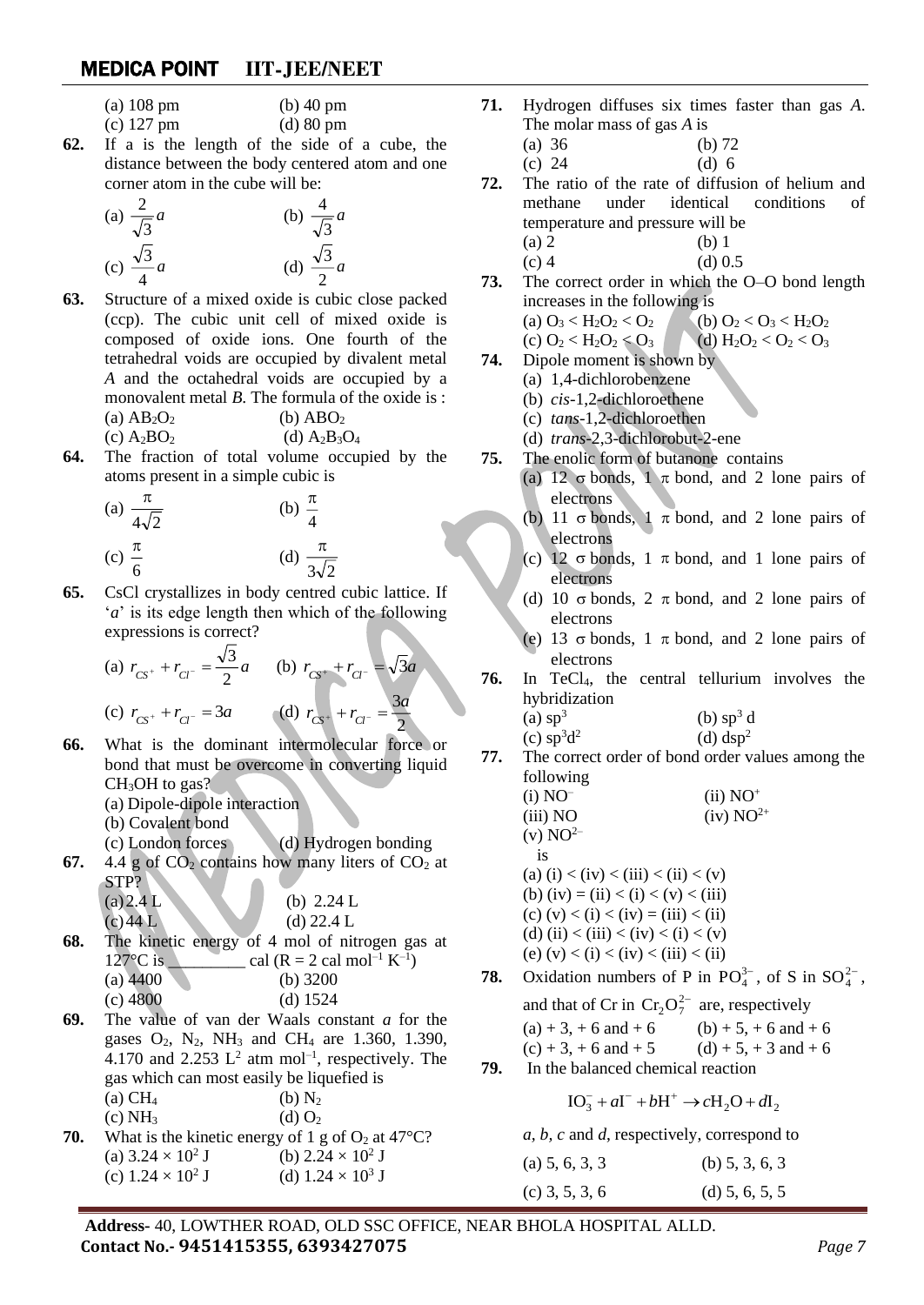| 80. | What                                                                                                                                              | products are expected from<br>the                        |     | (a) 8, 26, 10                                                                   | (b) $10, 24, 20$                                                                                   |  |
|-----|---------------------------------------------------------------------------------------------------------------------------------------------------|----------------------------------------------------------|-----|---------------------------------------------------------------------------------|----------------------------------------------------------------------------------------------------|--|
|     | disproportionation reaction of hypochlorous acid?                                                                                                 |                                                          |     | (c) 8, 22, 24                                                                   | (d) $12, 20, 22$                                                                                   |  |
|     | (a) $HCIO2$ and $HCIO4$<br>(b) $HCIO3$ and $Cl2O$<br>(c) HCl and $Cl2O$<br>(d) HCl and $HCIO3$                                                    |                                                          | 86. |                                                                                 | For how many orbitals are the quantum numbers                                                      |  |
|     |                                                                                                                                                   |                                                          |     | $n = 3, l = 2, m = + 2$ possible ?                                              |                                                                                                    |  |
| 81. |                                                                                                                                                   | Which of the following pairs of atomic numbers           |     | (a) 1                                                                           | (b) 2                                                                                              |  |
|     | represents elements belonging to the same group?                                                                                                  |                                                          |     | $(c)$ 3                                                                         | $(d)$ 4                                                                                            |  |
|     | $(a)$ 11 and 20                                                                                                                                   | (b) $12$ and $30$                                        | 87. | Which among the following is the heaviest?<br>(a) 1 mol of oxygen               |                                                                                                    |  |
|     | $(c)$ 13 and 31                                                                                                                                   | (d) $14$ and $33$                                        |     | (b) One molecule of sulphur trioxide                                            |                                                                                                    |  |
| 82. |                                                                                                                                                   | A sudden large jump between the values of                |     | $(c)$ 100 amu of uranium                                                        |                                                                                                    |  |
|     |                                                                                                                                                   | second and third ionization energies of elements         |     | (d) 10 mol of hydrogen                                                          |                                                                                                    |  |
|     | would be associated with which of the following                                                                                                   |                                                          |     | (e) 44 g of carbon dioxide                                                      |                                                                                                    |  |
|     | electronic configurations?                                                                                                                        |                                                          | 88. |                                                                                 | An element $X$ has the following isotopic                                                          |  |
|     |                                                                                                                                                   |                                                          |     | composition:                                                                    |                                                                                                    |  |
| 83. |                                                                                                                                                   | (a) $1s^2 2s^2 2p^6 3s^1$ (b) $1s^2 2s^2 2p^6 3s^1 3p^1$ |     | $^{200}X(90\%)$ , $^{199}X(8.0\%$ $^{202}X(2.0\%)$                              |                                                                                                    |  |
|     | (c) $1s^2 2s^2 2p^6 3s^2 3p^2$ (d) $1s^2 2s^2 2p^6 3s^2$                                                                                          |                                                          |     |                                                                                 | The weighted average atomic mass of the                                                            |  |
|     | The ions $Q^{2-}$ , F, Na <sup>+</sup> , Mg <sup>2+</sup> and Al <sup>3+</sup> are<br>isoelectronic. Their ionic radii show                       |                                                          |     | naturally occurring element $X$ is closest to<br>$(b)$ 200 amu<br>$(a)$ 202 amu |                                                                                                    |  |
|     | (a) a decrease from $O^{2-}$ to F <sup>-</sup> and then increase<br>from $Na^+$ to $Al^{3+}$                                                      |                                                          |     | $(c)$ 199 amu                                                                   | $(d)$ 201 amu<br>The mass of carbon anode consumed (giving only                                    |  |
|     | (b) a significant increase from $O^{2-}$ to $Al^{3+}$                                                                                             |                                                          |     |                                                                                 | carbon dioxide) in the production of 270 kg of<br>aluminium metal from bauxite by the Hall         |  |
|     | (c) a significant decrease from $O^{2-}$ to $Al^{3+}$                                                                                             |                                                          |     | process is                                                                      |                                                                                                    |  |
|     | (d) an increase from $O^{2-}$ to F <sup>-</sup> and then decrease<br>from $Na^+$ to $Al^{3+}$                                                     |                                                          |     | $(a)$ 180 kg                                                                    | (b) $540 \text{ kg}$                                                                               |  |
|     |                                                                                                                                                   |                                                          |     | (c) $270 \text{ kg}$                                                            | $(d)$ 90 kg                                                                                        |  |
| 84. | A proton is about 1840 times heavier than an<br>electron. When it is accelerated by a potential<br>difference of 1 kV, its kinetic energy will be |                                                          | 90. | number, is                                                                      | Number of water molecules in a drop of water, if<br>1 mL of water has 20 drops and A is Avogadro's |  |
|     | (a) $1840 \,\text{keV}$                                                                                                                           | (b) $1/1840 \text{ keV}$                                 |     | (a) 0.05 A                                                                      | (b) $0.5 A$                                                                                        |  |
|     | $(c)$ 1 keV                                                                                                                                       | $(d)$ 920 keV                                            |     | 0.05A                                                                           | $\therefore$ 0.5 A                                                                                 |  |

**85.** The total number of electrons present in all the *s* orbitals, all the *p* orbitals, and all the *d* orbitals of cesium ion are respectively

**Rough Work**

 $(c) \frac{0.05}{18}$ 

(d)  $\frac{0.37}{18}$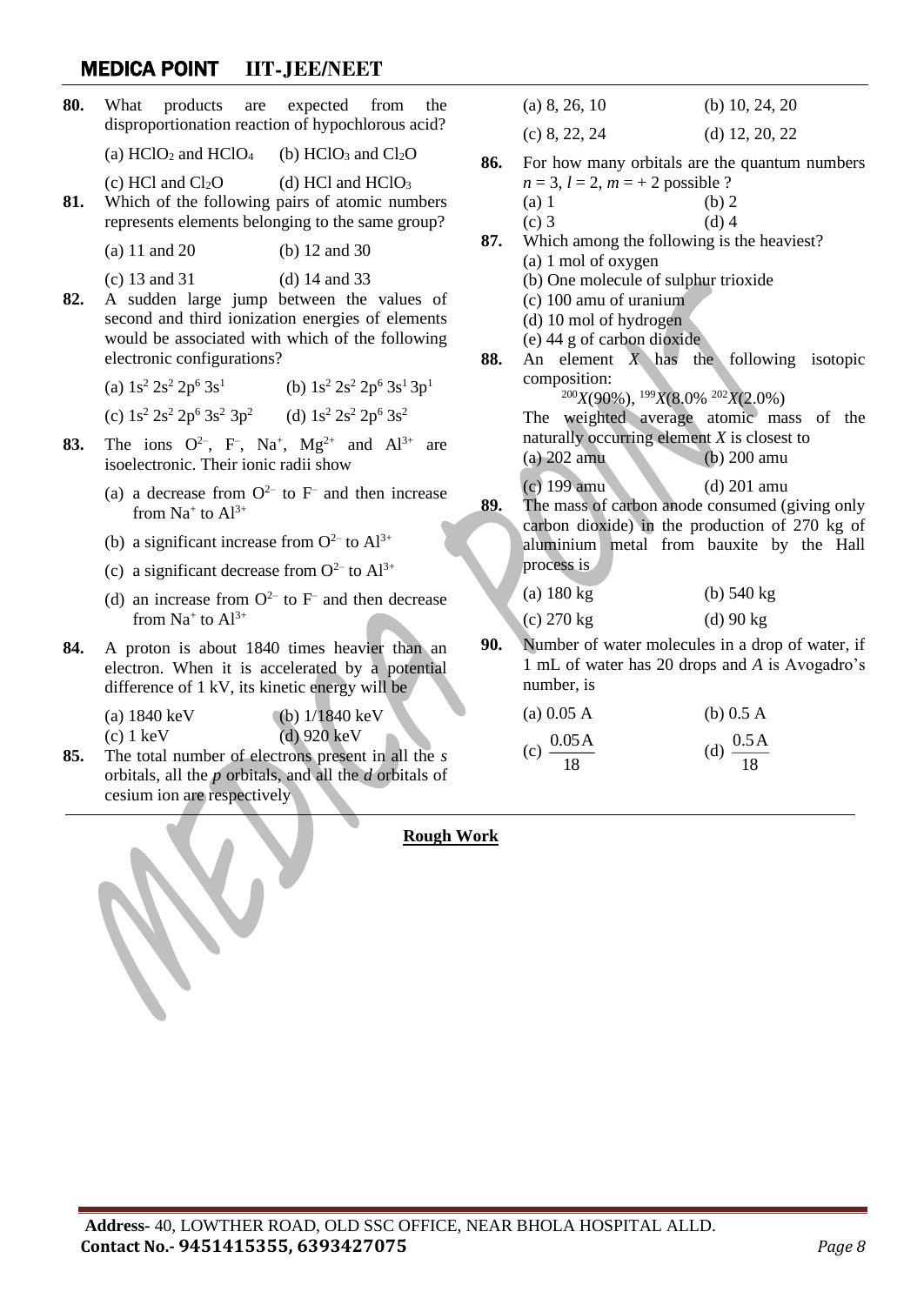#### **PART-C BIOLOGY**

- **91.** Cu ions released from copper-releasing Intra Uterine Devices (IUDs)
	- (a) prevent ovulation
	- (b) kill the ovum
	- (c) increase phagocytosis sperms
	- (d) suppress sperm motility
- **92.** Tubectomy is a method of sterilization in which
	- (a) small part of the fallopian tube is removed or tied up
	- (b) ovaries are removed surgically
	- (c) small part of vas deferens is removed or tied up
	- (d) uterus is removed surgically
- **93.** Assisted reproductive technology, IVF involves transfer of
	- (a) Ovum into the fallopian tube
	- (b) Zygote into the fallopian tube
	- (c) Zygote into the uterus
	- (d) Embryo with 16 blastomeres into the fallopian tube
- **94.** The contraceptive 'SAHELI'
	- (a) increases the concentration of estrogen and prevents ovulation in females
	- (b) is an IUD
	- (c) blocks estrogen receptors in the uterus, preventing eggs from getting implanted
	- (d) is a post-coital contraceptive
- **95.** The difference between spermiogenesis and spermiation is
	- (a) in spermiogenesis spermatozoa are formed, while in spermiation spermatids are formed
	- (b) in spermiogenesis spermatozoa from sertoli cells are released into the cavity of seminiferous tubules, while in spermiation spermatozoa are formed
	- (c) in spermiogenesis spermatids are formed, while in spermiation spermatozoa are formed
	- (d) in spermiogenesis spermatozoa are formed, while in spermiation spermatozoa are released from sertoli cells into the cavity of seminiferous tubules spermiogenesis spermatozoa from sertoli cells are released into the cavity of seminiferous tubules
- **96.** The layers of ovum form outside to inside are
	- (a) Corona radiata, zona pellucida, vitelline membrane
	- (b) zona pellucida, corona radiata, vitelline membrane
	- (c) Vitelline membrane, zona pellucida, corona radiata
	- (d) Zona pellucida, vitelline membrane, corona radiata
- **97.** Capacitation occurs in
	- (a) rete testis (b) epididymis
	- (c) vas deferens
- (d) female reproductive tract
- **98.** The release of ovum from Graafian follicles takes place during  $14<sup>th</sup>$  day due to high level of LH. The amount of LH is also known as
	- (a) LH surge (b) menarche
	- (c) menstrual cycle (d) fertilization
- **99.** Select the incorrect statement about ovaries.
	- (a) Each ovary is connected to the pelvic wall and uterus by ligaments
	- (b) The ovarian stroma is divided into two zones: a peripheral cortex and an inner medulla
	- (c) Each ovary is covered by thick epithelium which encloses the ovarian stroma
	- (d) Ovaries are the primary female sex organs
- **100.** Match the columns I and II and select right answer

**Column-I Column-II**

- a. Parturition p. Attachment of zygote to endometrium
- b. Gestation q. Release of egg from Graafian follicle
- c. Ovulation r. Delivery of baby form uterus
- d. Implantation s. Duration between pregnancy and birth
- e. Conception t. Formation of zygote by fusion of egg and sperm
	- u. Stoppage of ovulation and menstruation
- (a)  $a q$ ,  $b s$ ,  $c p$ ,  $d t$ ,  $e r$
- (b)  $a-r, b-r, c-p, d-t, e-q$
- (c)  $a r$ ,  $b s$ ,  $c q$ ,  $d p$ ,  $e t$
- (d)  $a r$ ,  $b q$ ,  $c s$ ,  $d p$ ,  $e t$
- **101.** Which hormones is produced in women during pregnancy?
	- (a) Human chorionic gonadotropin (hCG)
	- (b) Relaxin
	- (c) Human placental lactogen (hPL)
	- (d) All the above
- **102.** Geitonogamy involves
	- (a) fertilization of a flower by the pollen from another flower of the same plant
	- (b) fertilization of a flower by the pollen from the same flower
	- (c) fertilization of a flower by the pollen from a flower of another plant in the same population
	- (d) fertilization of a flower by the pollen from a flower of another plant belonging to a distant population
- **103.** Non-albuminous seed is produced in
	- (a) maize (b) castor
	- (c) wheat (d) pea
- **104.** In angiosperms, the functional megaspore develops into
	- (a) endosperm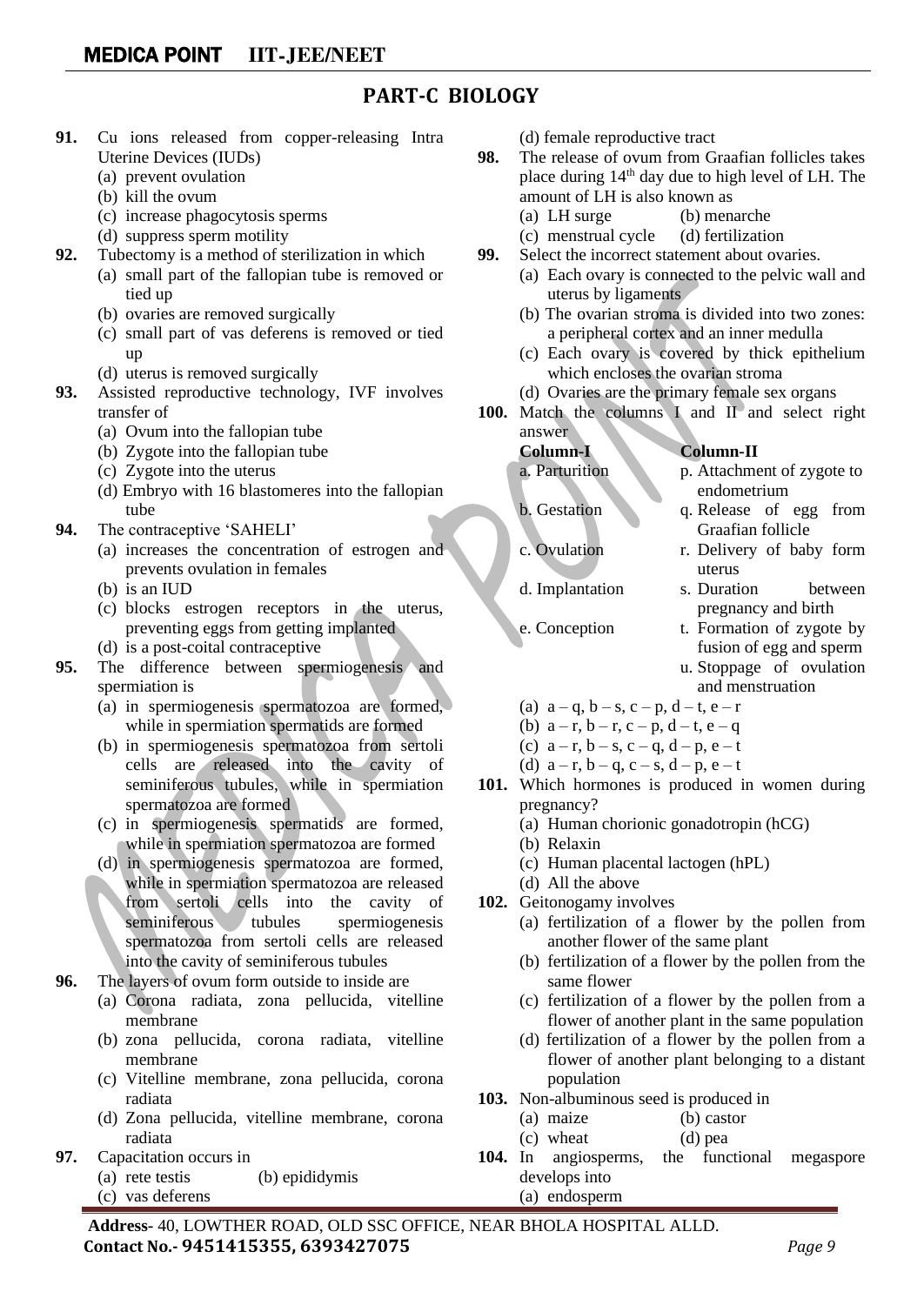- (b) pollen tube, male gametophyte (c) embryo sac, female gametophyte (d) ovule **105.** Which of the following has proved helpful in preserving pollen as fossils? (a) Cellulosic intine (b) Oil content (c) Pollen kit (d) Sporopollenin **106.** Which one of the following plants shows a very close relationship with a species of moth, where none of the two can complete its life cycle without the other? (a) Yucca (b) Banana (c) Hydrilla (d) Viola **107.** Exclusively ovules are orthotropus seen in (a) all gymnosperm (b) Polygonum (c) Rumex (d) Brassica **108.** Ubisch bodies have big role in the formation of. (a) sporopollenin and pollen kit (b) intine and pollenkit (c) exine (d) pollenkit and pollinia **109.** Who is the discoverer of double fertilization in plants ? (a) Nawaschin, S (b)Strasburger, E (c) Amici, G. B (d) Maheshwari, P **110.** Match the two columns (A) and column (B) **Column (A) Column (B)** I. Orinithophily a. Pollination by birds II. Parthenocarpy b. Seedless fruits III. Cleavage c. Nicotiana polyembryony IV. Nuclear endosperm d. Maize **I II III IV**  $(a)$  a b c d  $(b)$  a d c b  $(c) c$  b a d (d) a b d c **111.** Pollenkit is present in (a) zoophilous flowers (b) malacophilous flowers (c) entomophilous flowers (d) anemophilous flowers **112.** Strobilanthes kunthiana flowers once in (a)  $50-100$  years (b) 6 years  $(c)$  12 years (d) 18 years **113.** When does the growth rate of a population following the logistic model equal zero? The logistic model is given as  $dN/dt = rN(1-NK)$ : (a) when N nears the carrying capacity of the habitat (b) when N/K equal zero. (c) when death rate is greater then birth rate. (d) when N/K is exactly one (a) mutualism (b) amensalism (c) commensalism (d) parasitism **115.** DNA replication in bacteria occurs (a) during S phase (b) within nucleolus (c) prior to fission (d) just before transcription **116.** The principle of competitive exclusion was stated by (a) C. Darwin (b) G.F. Gause (c) (d) bacteria **117.** During translation, at the initiation step mRNA first binds to (a) the smaller ribosomal sub-unit (b) the larger ribosomal sub-unit (c) the whole ribosome (d) no such specificity exists **118.** In some viruses, DNA is synthesised by using RNA as template. Such a DNA is called (a) A-DNA (b) B-DNA  $(c)$  c DNA  $(d)$  r DNA **119.** Match the enzyme in column I with its function in column II and choose the correct option **Column (I) Column (II)** I. -galactosidase a. Joining of DNA fragments II. Permease b. Peptide bond formation III. Ligase c. Hydrolysis of lactose IV. Ribozyme d. Increases permeability to  $\beta$ -galactosidase **I II III IV**  $(a) b a d c$ (b) c d a b  $(c)$  b d a c  $(d)$  a b d c (e) c a d b **120.** A pea plant parent having violet-coloured flowers with unknown genotype was crossed with a plant having white-coloured flowers. In the progeny, 50% of the flowers were violet and 50% were white. The genotypic constitution of the parent having violet-coloured flowers was (a) homozygous (b) merozygous (c) heterozygous (d) hemizygous **121.** In the lac operon model, lactose molecules function as (a) inducers, which bind with the operator gene (b) repressors, which bind with the operator gene (c) inducers, which bind with the repressor protein (d) corepressors, which bind with repressors protein
- **114.** If '+' sine is assigned beneficial interation '-' sine to detrimental and '0' sine to neutral interaction, than the population interaction represented by  $+$ '-' refers to
- **122.** Study the columns and select right match.

#### **Column A Column B**

- I. ABO blood groups a. Dihybrid cross
- II. Law of segregation b. Monohybrid cross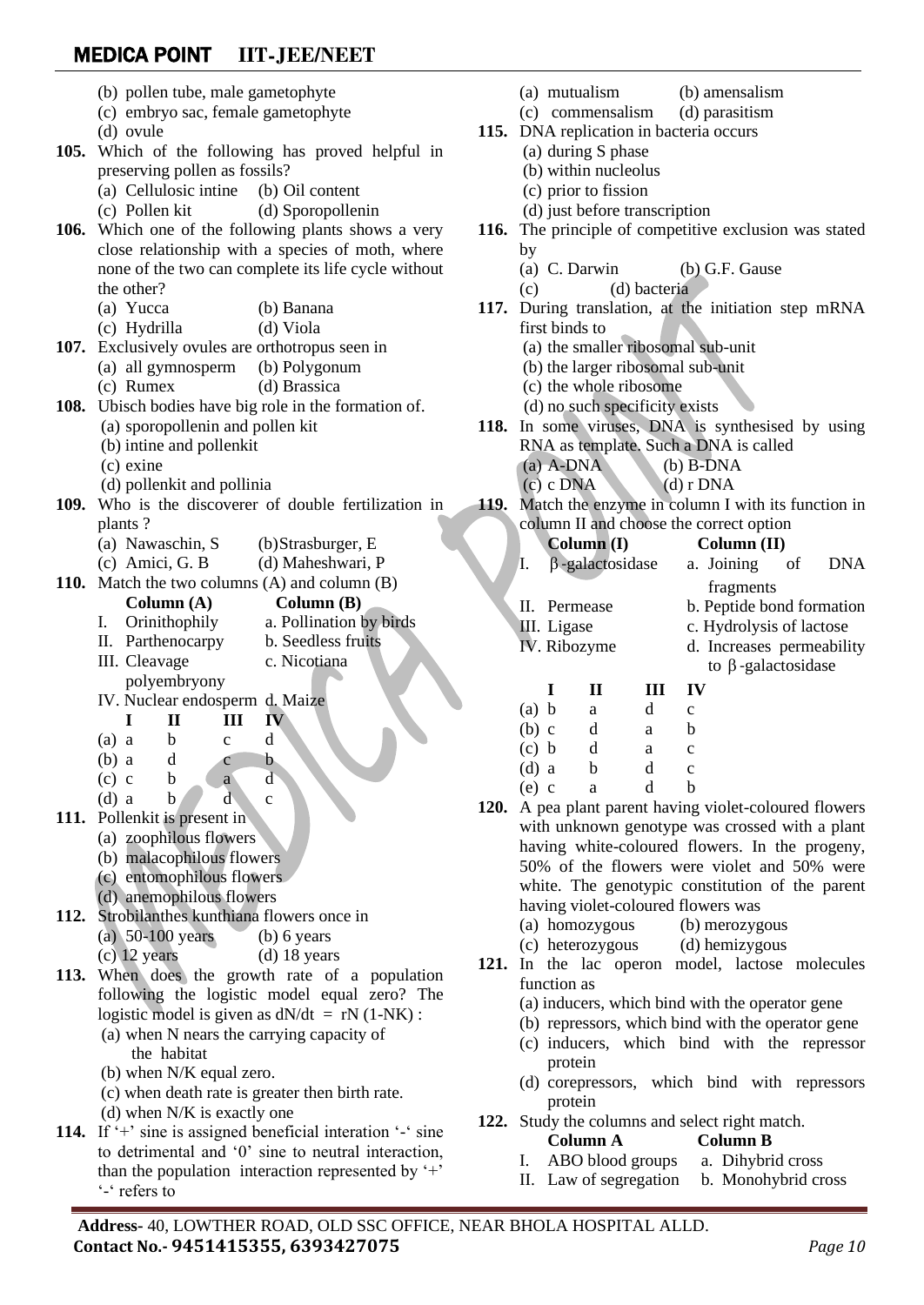|      | III. Law of independent c. Base pairs                        |                                                   |  |  |  |  |
|------|--------------------------------------------------------------|---------------------------------------------------|--|--|--|--|
|      | <b>Assortment</b>                                            | substitution                                      |  |  |  |  |
|      | IV. Gene mutation                                            | d. Multiple allelism                              |  |  |  |  |
|      | $\mathbf{H}$<br>L<br>П                                       | IV                                                |  |  |  |  |
|      | $(a)$ b<br>d<br>a<br>$\mathbf c$                             |                                                   |  |  |  |  |
|      | $(b)$ d<br>b<br>a<br>$\mathbf{C}$                            |                                                   |  |  |  |  |
|      | (c) d<br>$\mathbf{b}$<br>$\mathbf{C}$<br>a                   |                                                   |  |  |  |  |
|      | (d) b<br>d<br>$\mathbf{c}$<br>a                              |                                                   |  |  |  |  |
|      | 123. Which are genetically-transmitted diseases?             |                                                   |  |  |  |  |
|      | a. Colour-blindness b. Haemophilia                           |                                                   |  |  |  |  |
|      | c. Muscular dystrophy d. None of these                       |                                                   |  |  |  |  |
|      | (a) $a, c \text{ and } d$ (b) $a, b, c \text{ and } d$       |                                                   |  |  |  |  |
|      | $(c)$ b, c and d                                             | $(d)$ a, b and c                                  |  |  |  |  |
| 124. | Test cross in Drosophila or plants involves                  |                                                   |  |  |  |  |
|      | crossing between                                             |                                                   |  |  |  |  |
|      |                                                              | (a) the F1 hybrid and a double recessive genotype |  |  |  |  |
|      | (b) two genotypes with dominant trait                        |                                                   |  |  |  |  |
|      | (c) two genotypes with recessive trait<br>(d) two F1 hybrids |                                                   |  |  |  |  |
| 125. |                                                              | A sexually transmitted disease caused by bacteria |  |  |  |  |
|      | is                                                           |                                                   |  |  |  |  |
|      | (a) Leprosy                                                  | $(b)$ AIDS                                        |  |  |  |  |
|      | (c) Syphilis                                                 | (d) Pertussis                                     |  |  |  |  |
| 126. | Which disease is caused by a nematode?                       |                                                   |  |  |  |  |
|      | (a) Poliomyelitis (b) Leprosy                                |                                                   |  |  |  |  |
|      | (c) Filariasis                                               | (d) Amoebiasis                                    |  |  |  |  |
| 127. |                                                              | Type of immunoglobulin present in colostrum/      |  |  |  |  |
|      | only mother's milk is                                        |                                                   |  |  |  |  |
|      | $(a)$ IgA                                                    | $(b)$ IgG                                         |  |  |  |  |
|      | $(c)$ IgD                                                    | $(d)$ IgE                                         |  |  |  |  |
| 128. | A molecule that produces an immune response is               |                                                   |  |  |  |  |
|      | (a) Antigen                                                  | (b) Antibody                                      |  |  |  |  |
|      | (c) Carcinogen (d) Mutagen                                   |                                                   |  |  |  |  |
| 129. | Which is not correctly matched                               |                                                   |  |  |  |  |
|      | (a) Dengue Fever - Arbovirus                                 |                                                   |  |  |  |  |
|      | (b) Plague – Yersinia pestis                                 |                                                   |  |  |  |  |
|      | (d) Symphilis - Trichuris trichiura                          | (c) Sleeping Sickness - Trypanosoma gambiensis    |  |  |  |  |
| 130. | Brown sugar is                                               |                                                   |  |  |  |  |
|      | (a) Barbiturate                                              | (b) Heroin                                        |  |  |  |  |
|      | $(c)$ LSD                                                    | (d) Hashish                                       |  |  |  |  |
|      | 131. Opium is got from                                       |                                                   |  |  |  |  |
|      | (a) Thea sinensis                                            | (b) Coffea arabica                                |  |  |  |  |
|      | (c) Oryza sativa                                             | (d) Papaver somniferum                            |  |  |  |  |
|      | 132. Peripatus is connecting link between                    |                                                   |  |  |  |  |
|      | (a) Ctenophora and platyhelminthes                           |                                                   |  |  |  |  |
|      | (b) Annelida and arthropoda                                  |                                                   |  |  |  |  |
|      | (c) Porifera and coelenterata                                |                                                   |  |  |  |  |
|      | (d) Mollusca and Echinodermata                               |                                                   |  |  |  |  |
| 133. | A common means of sympatric speciation is                    |                                                   |  |  |  |  |
|      | (a) Polyploidy                                               |                                                   |  |  |  |  |
|      | (b) Imposition of geographic barrier                         |                                                   |  |  |  |  |
|      | (c) Spatial segregation of mating sites                      |                                                   |  |  |  |  |
|      | (d) Temporal segregation of breeding season                  |                                                   |  |  |  |  |
| 134. | Gas absent in the primitive atmosphere in the free           |                                                   |  |  |  |  |
|      | state was                                                    |                                                   |  |  |  |  |

```
(a) Hydrogen (b) Nitrogen
```

|    | 135. | (c) Oxygen<br>(d) Methane<br>Which one gives correct example of convergent |                                                    |  |  |
|----|------|----------------------------------------------------------------------------|----------------------------------------------------|--|--|
|    |      | and divergent evolution :                                                  |                                                    |  |  |
|    |      | Convergent<br><b>Divergent</b>                                             |                                                    |  |  |
|    |      | (a) Eyes of                                                                | Bones of vertebrate                                |  |  |
|    |      | Octopus and                                                                | fore limbs                                         |  |  |
|    |      | mammals                                                                    |                                                    |  |  |
|    |      | (b) Thorns of                                                              | Wings of Butterflies                               |  |  |
|    |      | Bougainvillea                                                              | and Birds                                          |  |  |
|    |      | And tendrils of                                                            |                                                    |  |  |
|    |      | Cucurbita                                                                  |                                                    |  |  |
|    |      | (c) Bones of                                                               | <b>Wings of Butterflies</b>                        |  |  |
|    |      | Vertebrate for                                                             | and Birds                                          |  |  |
| es |      | limbs                                                                      |                                                    |  |  |
|    |      | (d) Thorns of                                                              | Eyes of Octopus and                                |  |  |
| эe |      | Bougainvillea                                                              | mammals                                            |  |  |
|    |      | And tendrils of                                                            |                                                    |  |  |
|    |      | Cucurbita                                                                  |                                                    |  |  |
|    | 136. | Industrial melanism is                                                     |                                                    |  |  |
| ia |      | (a) Effect of industrial pollution                                         |                                                    |  |  |
|    |      | (b) Effect of mutation                                                     |                                                    |  |  |
|    |      | (c) Evidence of survival of fittest                                        |                                                    |  |  |
|    |      | (d) Evidence in favour of natural selection                                |                                                    |  |  |
|    | 137. | Analogous structures are a result of                                       |                                                    |  |  |
|    |      | (a) Stabilising selection                                                  |                                                    |  |  |
|    |      | (b) Divergent evolution                                                    |                                                    |  |  |
| n/ |      | (c) convergent evolution                                                   |                                                    |  |  |
|    |      | (d) Shared ancestry                                                        |                                                    |  |  |
|    | 138. | Which is used extensively for genetic engineering                          |                                                    |  |  |
|    |      | in plants?                                                                 |                                                    |  |  |
|    |      | (a) Agrobacterium tumefaciens                                              |                                                    |  |  |
|    |      | (b) Xanthomonas citri<br>(c) Bacillus coagulens                            |                                                    |  |  |
|    |      | (d) Clostridium septicum                                                   |                                                    |  |  |
|    | 139. | $T_1$ Plasmid is obtained from                                             |                                                    |  |  |
|    |      | (a) Azotobacter (b) Agrobacterium                                          |                                                    |  |  |
| is |      | (c) Yeast                                                                  | (d) Rhizobium                                      |  |  |
|    |      | 140. Polymerase chain reaction requires                                    |                                                    |  |  |
|    |      |                                                                            | (a) DNA ligase only (b) DNA polymerase only        |  |  |
|    |      | (c) Primers and DNA ligase                                                 |                                                    |  |  |
|    |      | (d) Primers and DNA polymerase                                             |                                                    |  |  |
|    |      |                                                                            | 141. In agarose gel electrophoresis, DNA molecules |  |  |
|    |      | are separated on the basis of their                                        |                                                    |  |  |
|    |      | (a) Charge only                                                            | (b) Size only                                      |  |  |
|    |      | (c) Charge to size ratio                                                   |                                                    |  |  |
|    |      | (d) All the above                                                          |                                                    |  |  |
|    | 142. |                                                                            | Bacteria protect themselves from viruses by        |  |  |
|    |      | fragmenting viral DNA upon entry with                                      |                                                    |  |  |
|    |      | (a) Methylene                                                              | (b) Endonucleases                                  |  |  |
|    |      | (c) Ligases                                                                | (d) Exonucleases                                   |  |  |
|    |      | 143. Bt toxin is                                                           |                                                    |  |  |
|    |      | (a) Intracellular lipid                                                    |                                                    |  |  |
|    |      | (b) Intracellular crystalline protein                                      |                                                    |  |  |
|    |      | (c) Extracellular crystalline protein                                      |                                                    |  |  |

- (d) Lipid
- **144.** Transgenic Golden Rice is enriched with high (a) Lysine (b) Methionine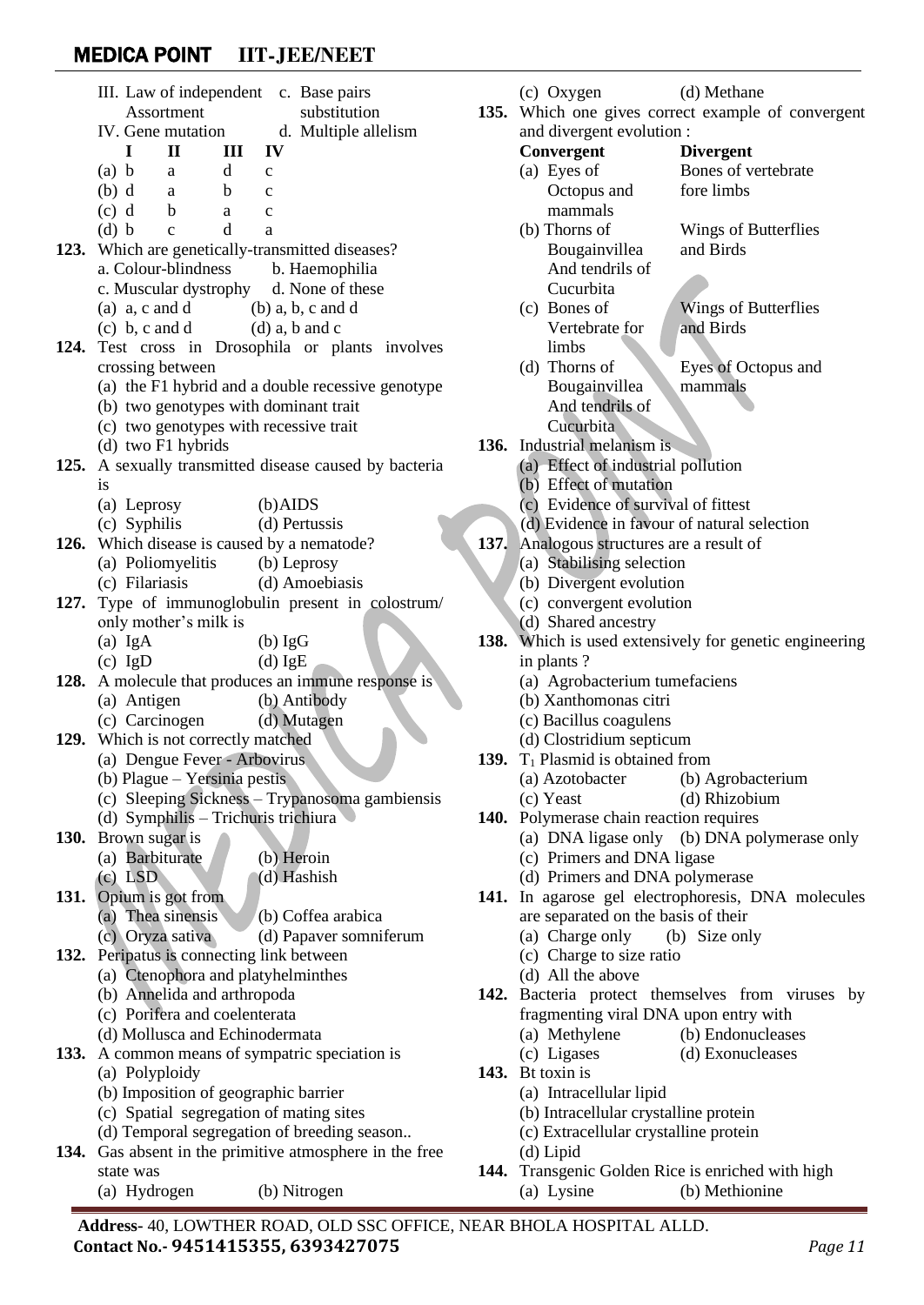|      | (c) Glutenin                                               | (d) Vitamin A     |      | (a) $NO_3^-$                                                             | (b) $NO2^-$    |                                                                    |
|------|------------------------------------------------------------|-------------------|------|--------------------------------------------------------------------------|----------------|--------------------------------------------------------------------|
|      | 145. Which kind of therapy was given in 1990 to a four     |                   |      | (c) $NH_4^+$                                                             | (d) $N_2$      |                                                                    |
|      | year old girl with adenosine deaminase deficiency          |                   |      |                                                                          |                | 158. If Rhizobium is not participate in nitrogen fixation          |
|      | (a) Radiation therapy (b) Gene therapy<br>(c) Chemotherapy | (d) Immunotherapy |      | then it is :                                                             |                |                                                                    |
|      | 146. Name the nematode which infects the roots of          |                   |      |                                                                          |                | (a) free-living aerobe (b)symbiotic and anaerobe                   |
|      | Tobacco plants                                             |                   |      | (c) free-living anaerobe                                                 |                |                                                                    |
|      | (a) Bacillus thuringiensis                                 |                   |      | (d) symbiotic and facultative aerobe                                     |                |                                                                    |
|      | (b) Cry IAC                                                |                   |      |                                                                          |                | 159. Water soluble pigments found in plant cell                    |
|      | (c) Meloidogyne incognita                                  |                   |      | vacuoles are:                                                            |                |                                                                    |
|      | (d) Both A and B                                           |                   |      | (a) xanthophylls                                                         |                | (b) chlorophylls                                                   |
|      | 147. Maximum number of existing transgenic animals         |                   |      | (c) carotenoids                                                          |                | (d) anthocyanins                                                   |
|      | is of                                                      |                   | 160. |                                                                          |                | Of the total incident solar radiation the proportion               |
|      | $(a)$ Cow                                                  | $(b)$ Pig         |      | of PAR is:                                                               |                |                                                                    |
|      | $(c)$ Fish                                                 | $(d)$ Mice        |      | (a) more than $80\%$                                                     |                | (b) about $70%$                                                    |
|      | 148. In RNAi, genes are silenced using                     |                   |      | $(c)$ about 60%                                                          |                | (d) less than $50\%$                                               |
|      | (a) $ss$ DNA                                               | (b) $ds$ DNA      |      |                                                                          |                | 161. Electrons from excited chlorophyll molecule of                |
|      | (c) $ds$ RNA                                               | $(d)$ ssRNA       |      | photosystem II are accepted first by :                                   |                |                                                                    |
|      | 149. Transpiration and root pressure cause water to rise   |                   |      | (a) quinone                                                              | (b) ferredoxin |                                                                    |
|      | in plants by :                                             |                   |      | $(c)$ cytochrome- $b$                                                    |                | $(d)$ cytochrome- $f$                                              |
|      | (a) pushing and pulling it, respectively                   |                   |      | 162. Splitting of water is not associated with :                         |                |                                                                    |
|      | (b) pulling it upward                                      |                   |      | (a) photosystem-I $\qquad$ (b) Lumen of thylakoid                        |                |                                                                    |
|      | (c) pulling and pushing it, respectively                   |                   |      | (c) inner surface of thylakoid membrane                                  |                |                                                                    |
|      | (d) pushing it upward                                      |                   |      | (d) occurs when light fall below 680 nm                                  |                |                                                                    |
|      | 150. Which is possible for fully turgid cell?              |                   |      |                                                                          |                | 163. The energy-releasing metabolic process in which               |
|      | (a) DPD = 10 atm, OP = 15 atm, TP = 5 atm                  |                   |      |                                                                          |                | substrate is oxidised without an external electron                 |
|      | (b) DPD = $0.2$ atm, OP = $0.7$ atm, TP = $0.5$ atm        |                   |      | acceptor is called :                                                     |                |                                                                    |
|      | (c) DPD = $0.0$ atm, OP = 15 atm, TP = 15 atm              |                   |      | (a) glycolysis                                                           |                | (b) fermentation                                                   |
|      | (d) DPD = 5 atm, OP = 12 atm, TP = 7 atm                   |                   |      | (c) aerobic respiration (d) photorespiration                             |                |                                                                    |
| 151. | Stomata in grass leaf are :                                |                   |      |                                                                          |                | 164. What is the role of NAD <sup>+</sup> in cellular respiration? |
|      | (a) Rectangular                                            | (b) Kidney shaped |      | (a) It is a nucleotide source for ATP synthesis                          |                |                                                                    |
|      | (c) Dumb-bell shaped (d) Barrel shaped                     |                   |      | (b) It functions as an electron carrier<br>(c) it functions as an enzyme |                |                                                                    |
|      | 152. Water potential determined by :                       |                   |      |                                                                          |                | (d) It is the final electron acceptor for anaerobic                |
|      | (a) solute potential and pressure potential                |                   |      | respiration                                                              |                |                                                                    |
|      | (b) osmotic pressure and DPD                               |                   |      | <b>165.</b> Protein rich legumes have RQ equal to :                      |                |                                                                    |
|      | $(c)$ DP and DPD<br>(d) $DP$ and $TP$                      |                   |      | (a) less than one                                                        | $(b)$ one      |                                                                    |
| 153. | An anti-transpirant is :                                   |                   |      | (c) more than one                                                        | $(d)$ zero     |                                                                    |
|      | (a) cobalt chloride                                        | (b) potassium     |      |                                                                          |                | <b>166.</b> Which one of the following pairs, is not correctly     |
|      | (c) phenyl mercuric acetate                                |                   |      | matched?                                                                 |                |                                                                    |
|      | $(d)$ murcury                                              |                   |      | $(a)$ IAA                                                                |                | — Cell wall elongation                                             |
| 154. | An element playing important role in nitrogen              |                   |      | (b) Abscisic acid                                                        |                | -Stomatal closure                                                  |
|      | fixation is :                                              |                   |      | (c) Gibberellic acid                                                     | -Leaf fall     |                                                                    |
|      | (a) molybdenum                                             | (b) copper        |      | (d) Cytokinin                                                            |                | - Cell division                                                    |
|      | (c) manganese                                              | $(d)$ zinc        |      | 167. Typical growth curve in plants is:                                  |                |                                                                    |
| 155. | Which one of the following is correctly matched?           |                   |      | (a) parabolic                                                            | (b) sigmoid    |                                                                    |
|      | (a) Potassium — Readily immobilization                     |                   |      | (c) linear                                                               |                | (d) stair-steps shaped                                             |
|      |                                                            |                   |      |                                                                          |                |                                                                    |

- 
- (a) xanthophylls (b) chlorophylls (c) carotenoids (d) anthocyanins

- (a) more than 80% (b) about 70%
- (c) about  $60\%$  (d) less than  $50\%$
- **161.** Electrons from excited chlorophyll molecule of photosystem II are accepted first by : (a) quinone (b) ferredoxin

- (c) cytochrome-*b* (d) cytochrome-*f*
- **162.** Splitting of water is not associated with :
	- (a) photosystem-I (b) Lumen of thylakoid
		- (c) inner surface of thylakoid membrane
		- (d) occurs when light fall below 680 nm
- **163.** The energy-releasing metabolic process in which substrate is oxidised without an external electron acceptor is called :
	- (a) glycolysis (b)fermentation
	- (c) aerobic respiration (d) photorespiration
- 164. What is the role of NAD<sup>+</sup> in cellular respiration ?
	- (a) It is a nucleotide source for ATP synthesis
	- (b) It functions as an electron carrier
	- (c) it functions as an enzyme
	- (d) It is the final electron acceptor for anaerobic respiration
- **165.** Protein rich legumes have RQ equal to :
	- (a) less than one (b) one
	- (c) more than one (d)zero
- **166.** Which one of the following pairs, is not correctly matched?
	-
	- (a) IAA Cell wall elongation (b) Abscisic acid — Stomatal closure
	-
	- (c) Gibberellic acid —Leaf fall
	- (d) Cytokinin Cell division
- **167.** Typical growth curve in plants is :
	- (a) parabolic (b) sigmoid
		- (c) linear (d) stair-steps shaped
- **168.** Which of the following statements is not correct?
	- (a) Acini are present in the pancreas and secrete carboxypeptidase
	- (b) Brunner's glands are present in the submucosa of stomach and secrete pepsinogen
	- (c) Goblet cells are present in the mucosa of intestine and secrete mucus
	- (d) Oxyntic cells are present in the mucosa of stomach and secrete HCl
- 
- 
- **154.** An element playing important role in nitrogen
- **155.** Which one of the following is correctly matched ?
	- (b) Bakanae of rice seedlings F. Skoog
	- (c) Passive transport of nutrients ATP
	- (d) Apoplast Plasmodesmata
- **156.** Select the mismatch :
	- (a) Rhodospirillum Mycorrhiza
	- (b) Anabaena Nitrogen fixer
	- (c) Rhizobium Alfalfa
	- (d) Frankia Alnus
- **157.** In which of the following form nitrogen is not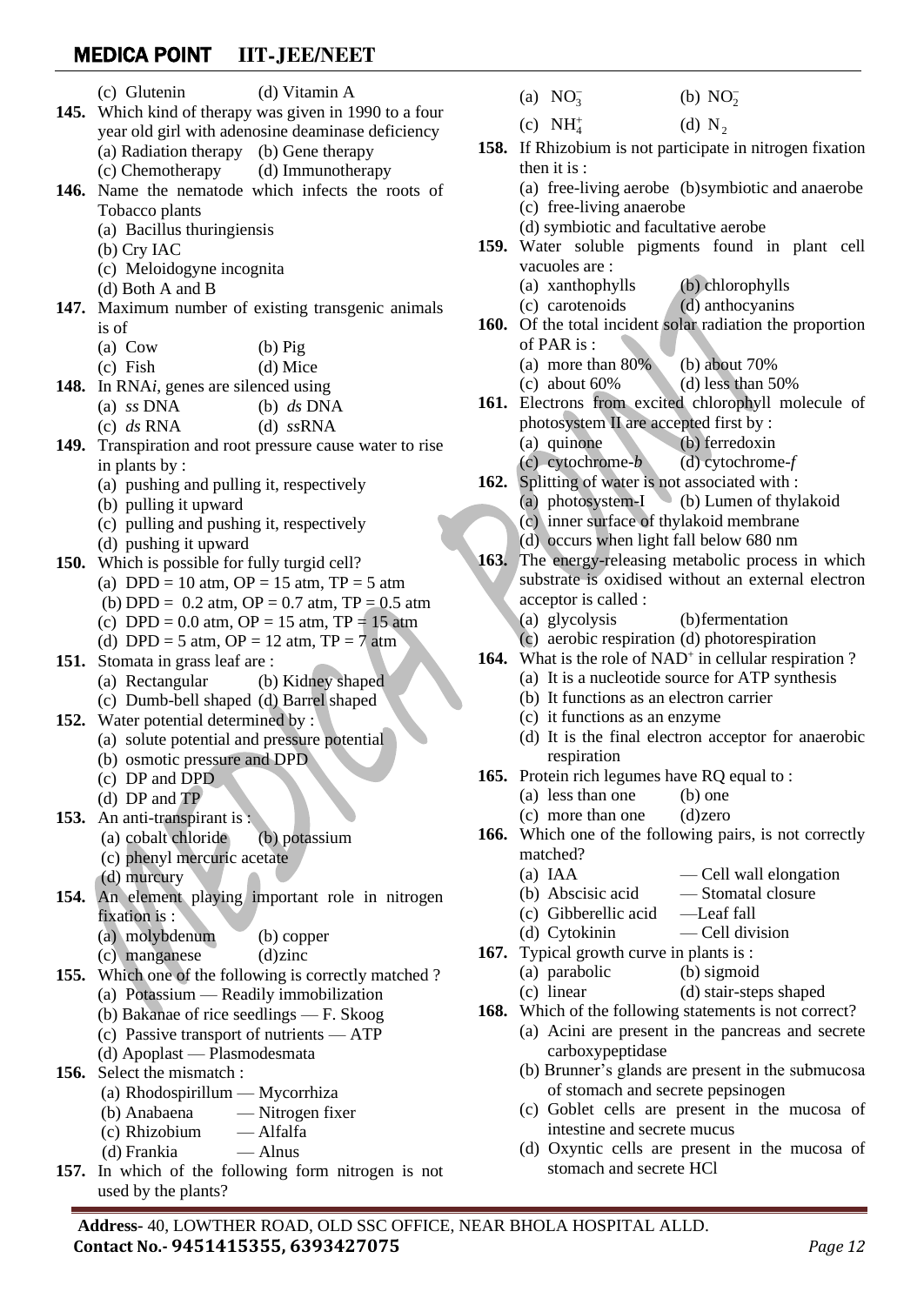- **169.** Which of the following terms describe human dentition?
	- (a) Pleurodont, Monophyodont, Homodont
	- (b) Thecodont, Diphyodont, Heterodont
	- (c) Thecodont, Diphyodont, Homodont
	- (d) Pleurodont, Diphyodont, Heterodont
- **170.** Which of the following guards the opening of hepatopancreatic duct into the duodenum?
	- (a) Semilunar valve (b) Ileocaecal valve
	- (c) Pyloric sphincter (d) Sphincter of Oddi
- **171.** Lungs are made up of air-filled sacs, the alveoli. They do not collapse even after forceful expiration, because of :
	- (a) inspiratory reserve volume
	- (b) tidal volume
	- (c) expiratory reserve volume
	- (d) residual volume
- **172.** Which of the following is an occupational respiratory disorder?
	- (a) Botulism (b) Silicosis
	- (c) Anthracis (d) Emphysema
- **173.** When you hold your breath, which of the following gas changes in blood would first lead to the urge to breathe?
	- (a) Rising  $CO<sub>2</sub>$  and falling  $O<sub>2</sub>$  concentration
	- (b) Falling  $O_2$  concentration
	- (c) Rising  $CO<sub>2</sub>$  concentration
	- (d) Falling  $CO<sub>2</sub>$  concentration
- **174.** Which one of the following mammalian cells is not capable of metabolizing glucose to carbon dioxide aerobically?
	- (a) Red blood cells (b) White blood cells

l,

(c) Unstriated muscle cells (d) Liver cells

- **175.** The hepatic portal vein drains blood to liver from: (a) stomach (b) kidneys
	- (c) intestine (d) heart
- **176.** Erythropoiesis starts in :
	- (a) red bone marrow (b) kidney
		- (c) liver (d) spleen
- **177.** A decrease in blood pressure / volume will not cause the release of :
	- (a) Atrial natriuretic factor
	- (b) Aldosterone
	- (c) ADH (d) Renin
- **178.** Arteries are best defined as the vessel which :
	- (a) carry blood from one visceral organ to another visceral organ
	- (b) supply oxygenated blood to the different organs
	- (c) carry blood away from the heart to different organs
	- (d) break up into capillaries which reunite to form a vein
- **179.** Person with blood group AB is considered as universal recipient because he has :
	- (a) both A and B antigens on RBC but no antibodies in the plasma
	- (b) both A and B antibodies in the plasma
	- (c) no antigen on RBC and no antibody in the plasma
	- (d) both A and B antigens in the plasma but no antibodies
- **180.** Uric acid is the chief nitrogenous component of the excretory products of :
	- (a) frog (b) man
	- (c) earthworn (d) cockroach

### *Best of Luck….*

#### **Rough Work**